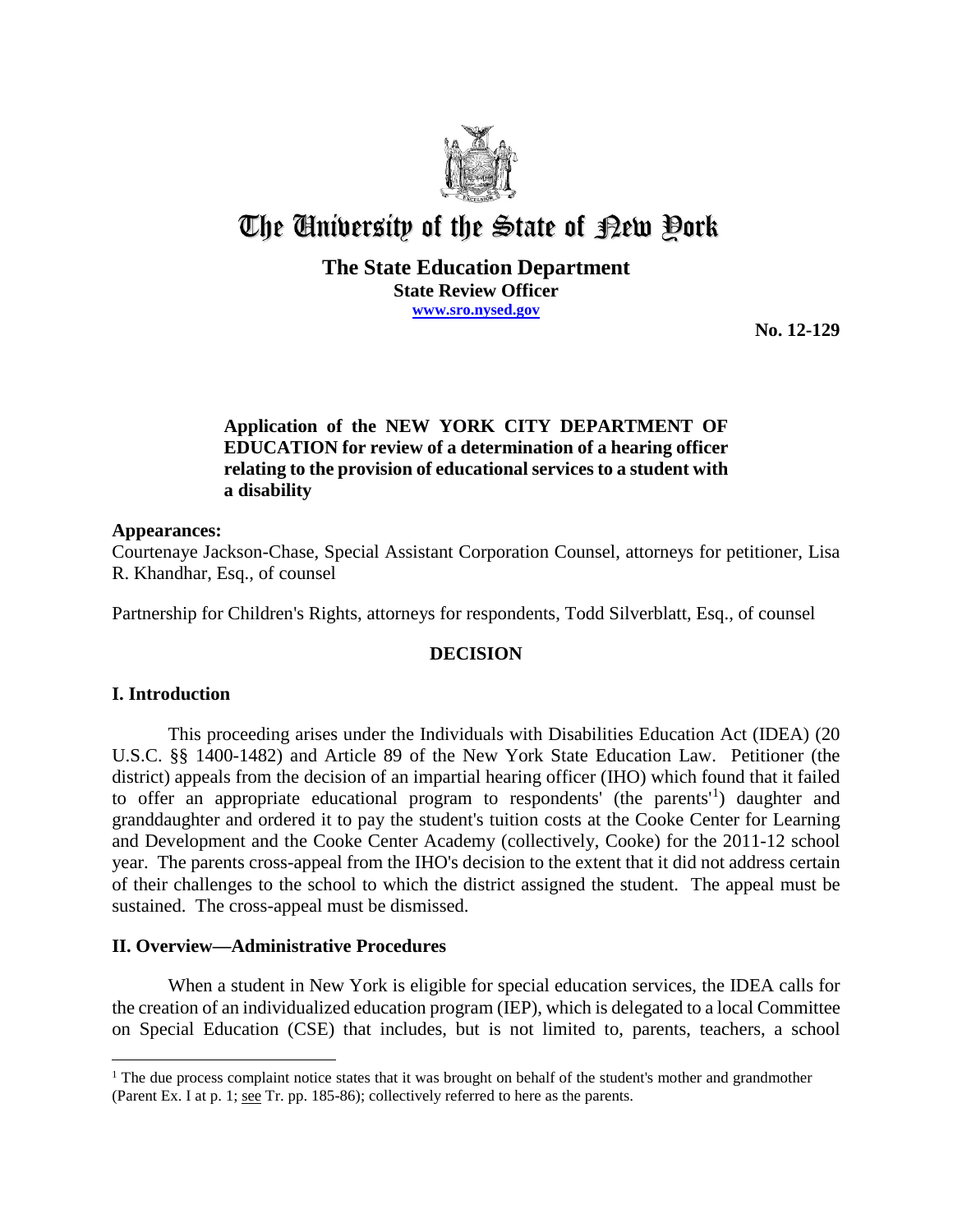psychologist, and a school district representative (Educ. Law § 4402; see 20 U.S.C. § 1414[d][1][A]-[B]; 34 CFR 300.320, 300.321; 8 NYCRR 200.3, 200.4[d][2]). If disputes occur between parents and school districts, incorporated among the procedural protections is the opportunity to engage in mediation, present State complaints, and initiate an impartial due process hearing (20 U.S.C. §§ 1221e-3, 1415[e]-[f]; Educ. Law § 4404[1]; 34 CFR 300.151-300.152, 300.506, 300.511; 8 NYCRR 200.5[h]-[l]).

New York State has implemented a two-tiered system of administrative review to address disputed matters between parents and school districts regarding "any matter relating to the identification, evaluation or educational placement of a student with a disability, or a student suspected of having a disability, or the provision of a free appropriate public education to such student" (8 NYCRR 200.5[i][1]; see 20 U.S.C. § 1415[b][6]-[7]; 34 CFR 300.503[a][1]-[2], 300.507[a][1]). First, after an opportunity to engage in a resolution process, the parties appear at an impartial hearing conducted at the local level before an IHO (Educ. Law § 4404[1][a]; 8 NYCRR 200.5[j]). An IHO typically conducts a trial-type hearing regarding the matters in dispute in which the parties have the right to be accompanied and advised by counsel and certain other individuals with special knowledge or training; present evidence and confront, cross-examine, and compel the attendance of witnesses; prohibit the introduction of any evidence at the hearing that has not been disclosed five business days before the hearing; and obtain a verbatim record of the proceeding (20 U.S.C. § 1415[f][2][A], [h][1]-[3]; 34 CFR 300.512[a][1]-[4]; 8 NYCRR 200.5[j][3][v], [vii], [xii]). The IHO must render and transmit a final written decision in the matter to the parties not later than 45 days after the expiration period or adjusted period for the resolution process (34 CFR 300.510[b][2], [c], 300.515[a]; 8 NYCRR 200.5[j][5]). A party may seek a specific extension of time of the 45-day timeline, which the IHO may grant in accordance with State and federal regulations (34 CFR 300.515[c]; 8 NYCRR 200.5[j][5]). The decision of the IHO is binding upon both parties unless appealed (Educ. Law § 4404[1]).

A party aggrieved by the decision of an IHO may subsequently appeal to a State Review Officer (SRO) (Educ. Law § 4404[2]; see 20 U.S.C. § 1415[g][1]; 34 CFR 300.514[b][1]; 8 NYCRR 200.5[k]). The appealing party or parties must identify the findings, conclusions, and orders of the IHO with which they disagree and indicate the relief that they would like the SRO to grant (8 NYCRR 279.4). The opposing party is entitled to respond to an appeal or cross appeal in an answer (8 NYCRR 279.5). The SRO conducts an impartial review of the IHO's findings, conclusions, and decision and is required to examine the entire hearing record; ensure that the procedures at the hearing were consistent with the requirements of due process; seek additional evidence if necessary; and render an independent decision based upon the hearing record (34 CFR 300.514[b][2]; 8 NYCRR 279.12[a]). The SRO must ensure that a final decision is reached in the review and that a copy of the decision is mailed to each of the parties not later than 30 days after the receipt of a request for a review, except that a party may seek a specific extension of time of the 30-day timeline, which the SRO may grant in accordance with State and federal regulations (34 CFR 300.515[b], [c]; 8 NYCRR 200.5[k][2]).

#### **III. Facts and Procedural History**

The student has a history of speech-language and cognitive delays, as well as social/ emotional difficulties, and has been diagnosed as having a mild intellectual disability/mental retardation and attention deficit hyperactivity disorder (ADHD) (Tr. p. 340; Parent Ex. M).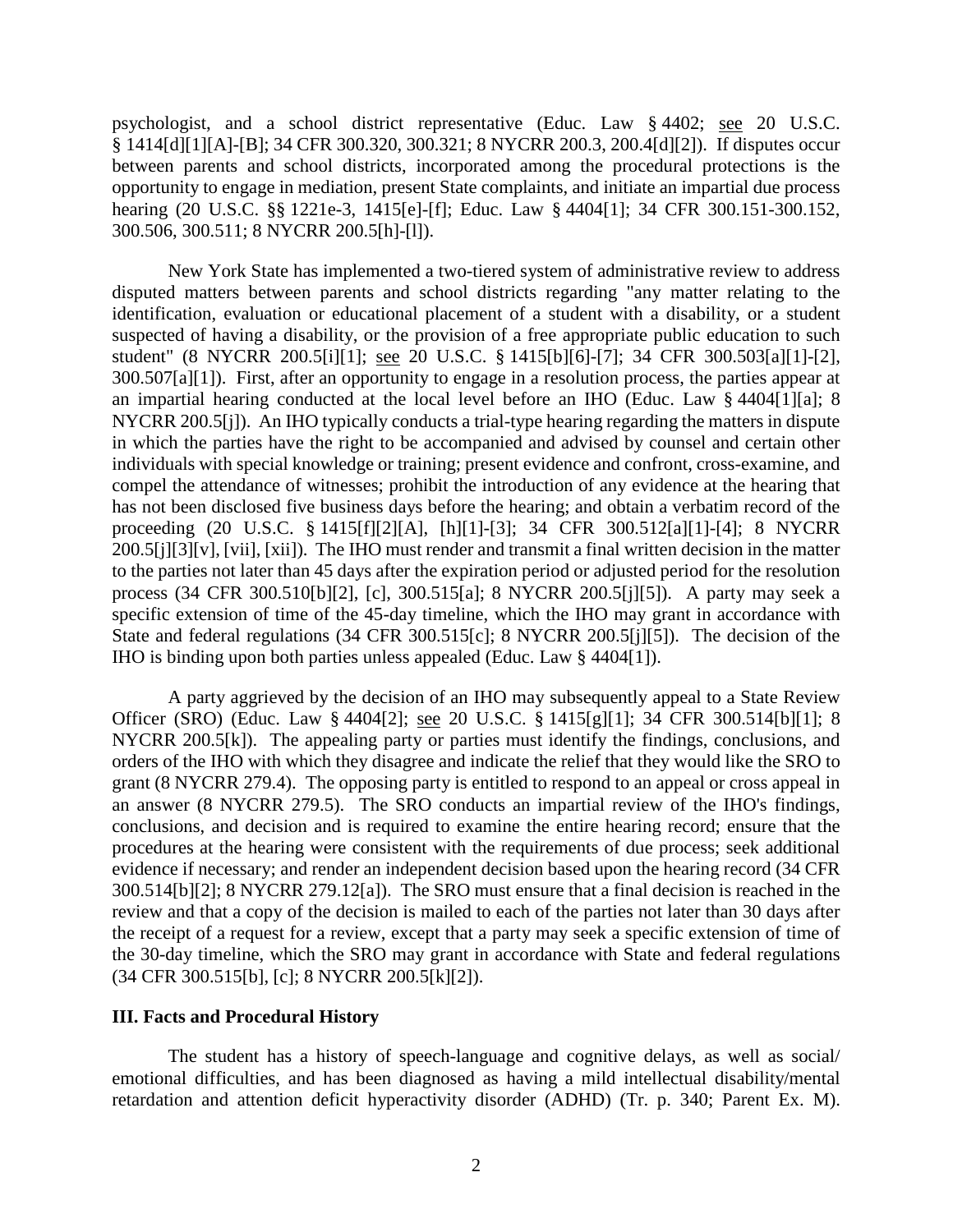Academically, the student struggles with reading, including word reading and vocabulary; math, including her ability to perform calculations; writing, including punctuation and her ability to express herself clearly using complete thoughts; and spelling (Dist. Ex. 3; Parent Ex. A at pp. 3- 4). Socially, the student at times becomes frustrated with peers who do not work at her pace (Parent Ex. A at pp. 3, 5). According to the parents, the student was classified as a student with a disability who was eligible for special education and related services upon aging out of preschool, and she attended a 12:1+1 special class in the district's public schools through the 2005-2006 school year (Parent Ex. I at p. 2; see Tr. p. 187). The parents enrolled the student at Cooke for the 2006-07 school year and the student has remained at the school since that time. (Parent Exs. I at p. 2; M).<sup>2</sup>

On March 24, 2011, the parents signed a contract re-enrolling the student in Cooke for the 2011-12 school year (Parent Ex. G at p. 2).<sup>3</sup> The CSE convened a meeting on June 3, 2011 to conduct the student's annual review and develop the student's IEP for the 2011-2012 school year (Parent Ex. A). In developing the IEP, the CSE relied upon a classroom observation, progress reports and the results of academic testing conducted by the private school, and input from the student's grandmother and Cooke staff (Tr. pp. 22-26, 209-10, 305-06; Dist. Ex. 1 at pp. 2-3). The CSE recommended in the IEP that the student attend a 12:1+1 special class in a specialized school and receive related services of group speech-language therapy twice weekly and individual and group counseling once weekly each (Parent Ex. A at pp. 1, 13). The CSE also recommended in the IEP that the student receive extended school year (ESY or 12-month) services, adapted physical education, and alternate assessment (id.).

By letter dated June 9, 2011, the parents rejected the placement recommended by the June 2011 CSE and advised the district that they would be enrolling the student in a summer program at Cooke (Parent Ex. C at p. 3). The parents asserted that the  $12:1+1$  special class program offered by the district was not educationally appropriate for the student (id.). The parents further asserted that the student needed a class with two teachers in order to receive the support and small group instruction that she required to progress academically (id.). The parents reported that they had not yet received any offer of a specific "public school placement" for the student for summer 2011 and stated that, unless an appropriate summer placement was offered, they would seek direct payment of the student's tuition for the Cooke summer program from the district (id.).

By final notice of recommendation (FNR) dated June 14, 2011, the district summarized the recommendations made by the June 2011 CSE and notified the parents of the public school site to which the student was assigned and at which her IEP would be implemented for the 2011-2012 school year (the assigned school) (Parent Ex. B at p.1).

On July 5, 2011 the student's mother signed a contract enrolling the student in a six-week summer program at Cooke (Parent Ex. F). Subsequently, in a letter to the district dated July 14, 2011, the parents indicated that they had visited the assigned public school site approximately one

<sup>&</sup>lt;sup>2</sup> Cooke is a nonpublic school that has not been approved by the Commissioner of Education as a school with which school districts may contract to instruct students with disabilities (see 8 NYCRR 200.1[d], 200.7).

<sup>&</sup>lt;sup>3</sup> The March 2011 contract appears to be for the 10-month school year beginning in September 2011 (Parent Ex. G at pp. 1-2).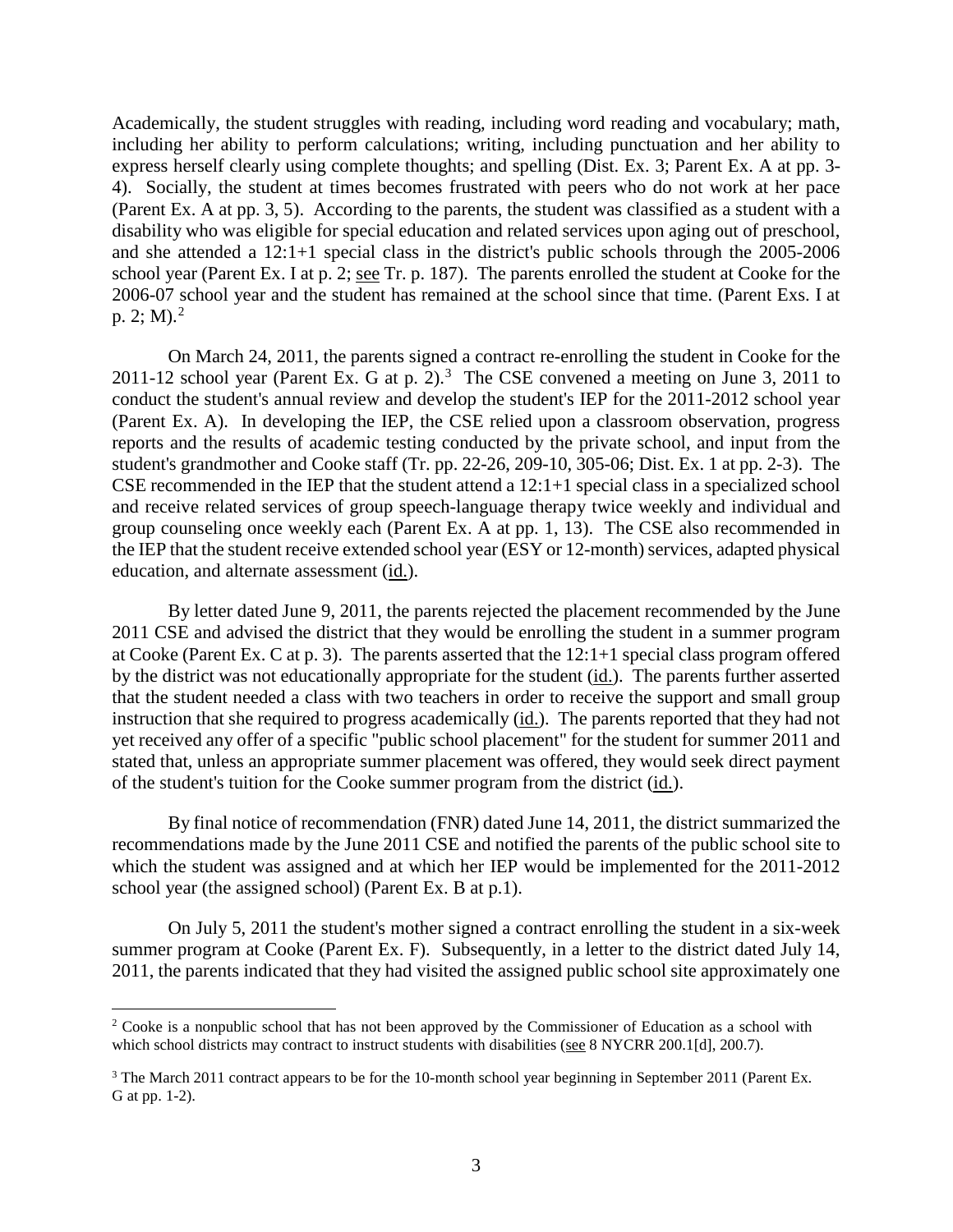year earlier in June 2010 because the district had previously offered that site to the student and the parents had already concluded that it was not appropriate for the student (Parent Ex. D at p. 3). On the basis of the June 2010 visit, the parents asserted that the program at the assigned school was academically below the student's level and would cause the student to regress (id. at p. 4). The parents also asserted that the transition program offered at the assigned school would not adequately prepare the student to successfully integrate into the community and to obtain meaningful employment (id.). The parents further contended that during a second visit to the assigned school in June 2011, the parent coordinator of the assigned school informed them that the program had not changed in the interim (id.). Moreover, similar to their observations during their prior visit in June 2010, the parents reported that the students at the assigned school appeared to be "more handicapped" than the student and that the school smelled of urine (id. at pp. 3-4). The parents rejected the recommended placement and indicated that they would continue the student's enrollment at Cooke for summer 2011 and seek direct payment from the district (id. at p. 4).

By letter dated August 9, 2011, the parents reiterated the concerns stated in their previous letters to the district and requested direct payment of the student's Cooke tuition for the 2011-12 school year (Parent Ex. E at pp. 3-4).

#### **A. Due Process Complaint Notice**

By due process complaint notice dated October 4, 2011, the parents requested an impartial hearing (Parent Ex. I). The parents asserted that, at the time of the June 2011 CSE meeting, the district had not complied with its obligation under the IDEA to evaluate the student at least every three years and the student had not been evaluated since 2005, causing the CSE to have insufficient evaluative data on which to base its recommendation (id. at pp. 1, 3). The parents contended that the resultant IEP was inappropriate because the student required small group instruction to make progress, which could only be provided in a classroom with two teachers (id. at pp. 2-3). Furthermore, the parents asserted that the academic management strategies specified by the June 2011 IEP could not be implemented in a  $12:1+1$  classroom setting (id. at p. 3).

The parents also raised claims regarding the assigned public school site, based on their visits to the school in June 2010 and June 2011 (Parent Ex. I at pp. 3-4). Specifically, the parents alleged that based on their observations, the students at the assigned school "appeared to be more handicapped" than the student, with disabilities including physical disabilities and emotional disturbances (id.). The parents also contended that the academic program at the assigned school was insufficient to meet the student's needs (id.). Finally, the parents asserted that the transition program available at the assigned school was insufficient to ensure the student's "integrat[ion] into the community and obtain [ment] of meaningful employment" ( $\underline{\text{id}}$  at p. 4).<sup>4</sup>

The parents asserted that Cooke provided the student with the small group instruction and support she required to make educational progress (Parent Ex. I at pp. 2, 4). Additionally, they stated that Cooke met the student's nonacademic needs by providing activities of daily living (ADLs) and vocational training, as well as by integrating community inclusion throughout the

 <sup>4</sup> The parents also argued that the assigned school had "a pervasive smell of urine" and that the student "would be completely turned off in such a setting" (Parent Ex. I at p. 3). The IHO rendered no findings with respect to these allegations, and the parents do not cross-appeal his failure to do so.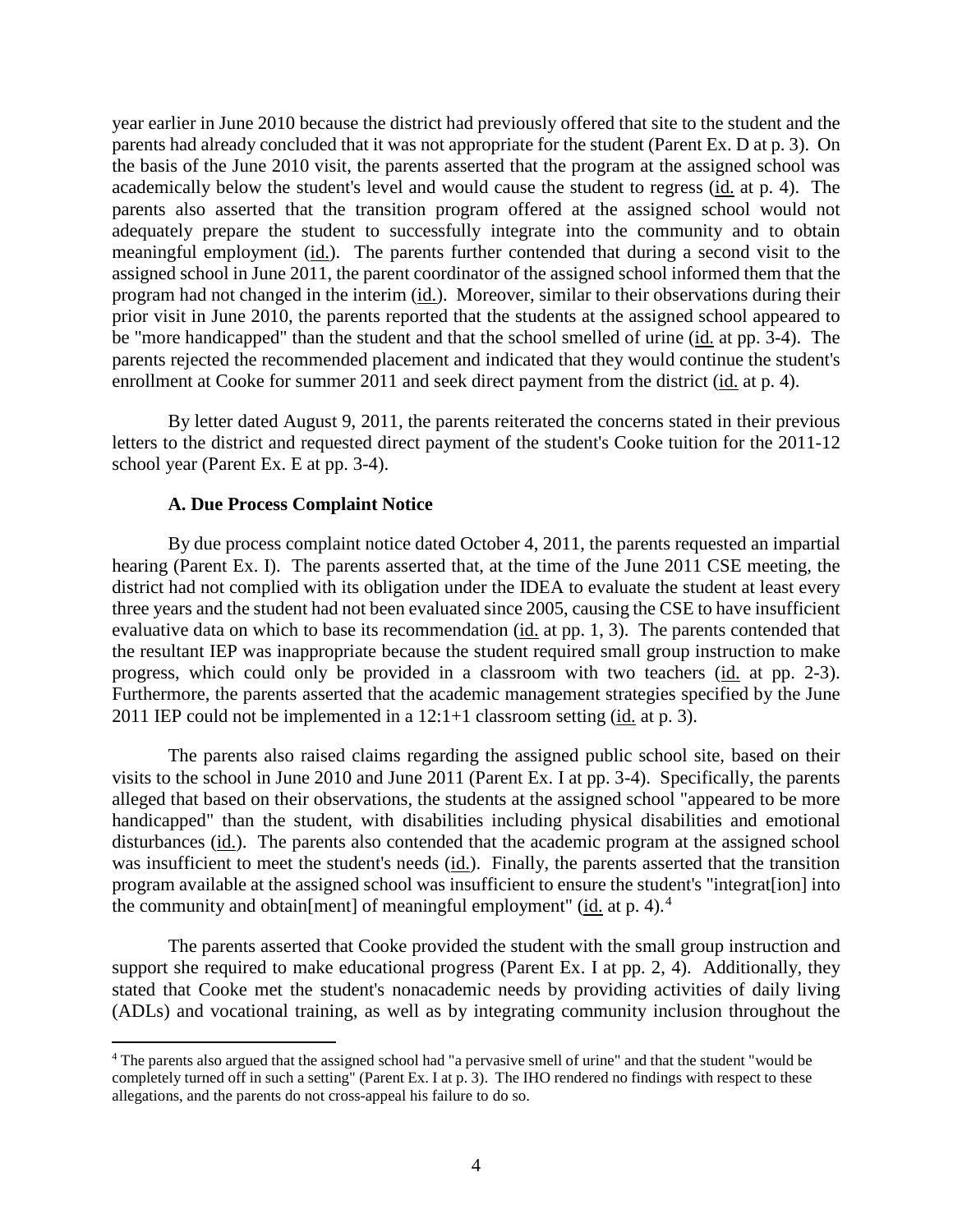student's program (id. at p. 5). The parents accordingly requested that the district be required to pay the student's tuition costs at Cooke for both the 2011 summer session and the 2011-12 10 month school year (id.).

In a response to the due process complaint notice dated October 14, 2011, the district asserted that the June 2011 CSE relied on a classroom observation and a March 2011 Cooke progress report in developing the student's IEP, and that Cooke staff participated in the CSE meeting (Dist. Ex. 1 at pp. 2-3).

#### **B. Impartial Hearing Officer Decision**

An impartial hearing was convened on January 26, 2012 and concluded on February 29, 2012 after three hearing dates (Tr. pp. 1-420). In a decision dated May 16, 2012,<sup>5</sup> the IHO determined that the district did not offer the student a free appropriate public education (FAPE) for the 2011-12 school year, Cooke was an appropriate placement for the student, and equitable considerations did not weigh against granting the parents' request for public funding of the student's tuition at Cooke (IHO Decision at pp. 4-11). Specifically, the IHO found that, because the district did not conduct any educational testing of the student in accordance with its obligation to evaluate the student every three years, it had insufficient evaluative data on which to base its recommendation (IHO Decision at pp. 4-6). The IHO also found that the recommended placement would provide insufficient support for the student's needs and that the district failed to establish that the student could make progress in a  $12:1+1$  classroom (id. at pp. 6-8). The IHO next found that Cooke constituted an appropriate placement for the student because she made academic progress while attending the school and it provided her with the small group and individual instruction she required (id. at pp. 9-10). Finally, the IHO found that equitable considerations supported the parents' claim for the cost of the student's Cooke tuition, as the parents cooperated with the district and gave notice of their intention to seek public payment for the student's Cooke tuition (id. at pp. 10-11).

#### **IV. Appeal for State-Level Review**

The district appeals, contending that the IHO erred in finding that it did not offer the student a FAPE and that equitable considerations supported the parents' claim. Specifically, the district argues that it relied on sufficient evaluative information to develop an appropriate IEP for the student, including a classroom observation, Cooke progress reports, and information from the parents and Cooke staff. Accordingly, the district asserts that the June 2011 IEP adequately reflected the student's needs and present levels of performance, including test results from only a few months prior to the CSE meeting. Furthermore, the district contends that the student's performance had been consistent over the past several years, such that no further evaluation was necessary. The district also asserts that none of the CSE members, including Cooke staff members, requested that the district conduct further assessments of the student, and that Cooke staff conceded

 <sup>5</sup> The hearing record submitted to the Office of State Review by the district included a "Corrected" IHO decision, dated May 21, 2012 ("Corrected" IHO Decision at p. 11). The latter decision specifies the amount of tuition that the district was ordered to pay (compare IHO Decision at p. 11, with "Corrected" IHO Decision at p. 11). I remind the IHO that, once sent to the parties, his decision is final unless timely appealed to an SRO (20 U.S.C. § 1415[i][1][A]; 34 CFR 300.514[a]; 8 NYCRR 200.5[j][5][v]).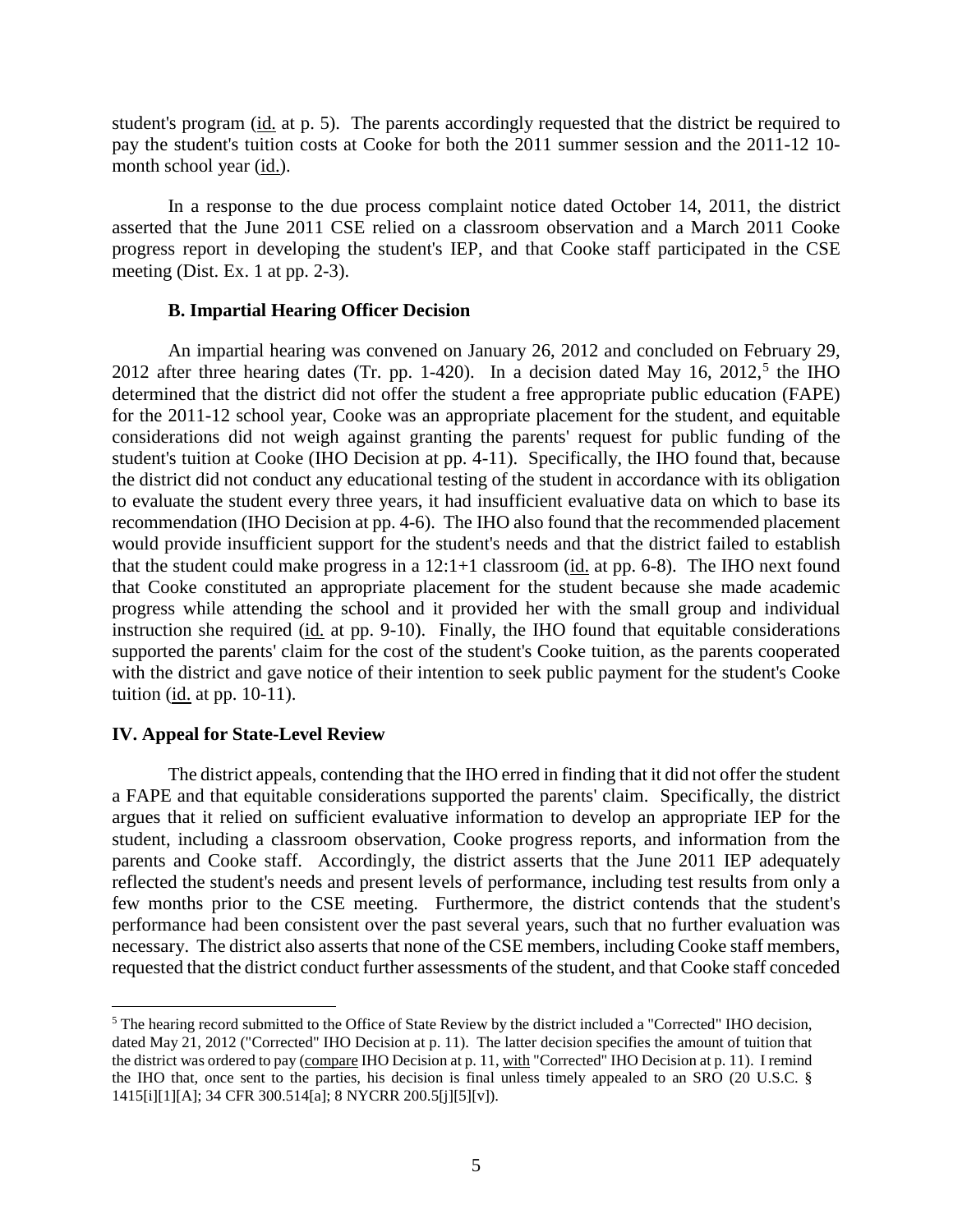that the June 2011 IEP accurately described the student's functional levels. The district argues that while the student's teachers from Cooke testified that a 12:1+1 classroom would not provide the student with sufficient support, the recommended placement provided related services and strategies designed to address the student's academic and social/emotional management needs, including many of the strategies recommended by Cooke staff. With regard to the appropriateness of the assigned school, the district asserts that because the parents rejected the offered placement, it was not required to establish that it could have implemented the student's IEP at the assigned school. In any event, the district asserts that the student would have been appropriately functionally grouped academically and that her transition needs would have been met by services including work training, interaction with non-disabled peers, and community trips. The district next contends that, even if it did not offer the student a FAPE, equitable considerations preclude granting relief to the parents, as the hearing record indicates that they never intended to enroll the student in a public school placement.<sup>6</sup> Finally, the district asserts that, even if it did not offer the student a FAPE and if equitable considerations favor the parents' claim for relief, they are not entitled to direct payment of the student's Cooke tuition, as the parents failed to establish that they were legally obligated to make payments on the tuition contract.

The parents answer the petition, denying the district's assertions and requesting that the IHO's tuition award be upheld, and cross-appeal the IHO's failure to rule on their challenges to the appropriateness of the assigned school. The parents assert that the student would not have been appropriately functionally grouped in the classroom in which she would have been placed had she attended the assigned school, and that the assigned school would not have met the student's transition needs.

The district answers the parents' cross-appeal, denying the parents' assertions for the reasons set forth in its petition.

## **V. Applicable Standards**

Two purposes of the IDEA (20 U.S.C. §§ 1400-1482) are (1) to ensure that students with disabilities have available to them a FAPE that emphasizes special education and related services designed to meet their unique needs and prepare them for further education, employment, and independent living; and (2) to ensure that the rights of students with disabilities and parents of such students are protected (20 U.S.C. § 1400[d][1][A]-[B]; see generally Forest Grove v. T.A., 557 U.S. 230, 239 [2009]; Bd. of Educ. v. Rowley, 458 U.S. 176, 206-07 [1982]).

A FAPE is offered to a student when (a) the board of education complies with the procedural requirements set forth in the IDEA, and (b) the IEP developed by its CSE through the IDEA's procedures is reasonably calculated to enable the student to receive educational benefits (Rowley, 458 U.S. at 206-07; R.E. v. New York City Dep't. of Educ., 694 F.3d 167, 189-90 [2d Cir. 2012]; M.H. v. New York City Dep't of Educ., 685 F.3d 217, 245 [2d Cir. 2012]; Cerra v. Pawling Cent. Sch. Dist., 427 F.3d 186, 192 [2d Cir. 2005]). "'[A]dequate compliance with the procedures prescribed would in most cases assure much if not all of what Congress wished in the way of substantive content in an IEP'" (Walczak v. Florida Union Free Sch. Dist., 142 F.3d 119,

<sup>&</sup>lt;sup>6</sup> The district does not challenge the IHO's determination that Cooke constituted an appropriate placement for the student.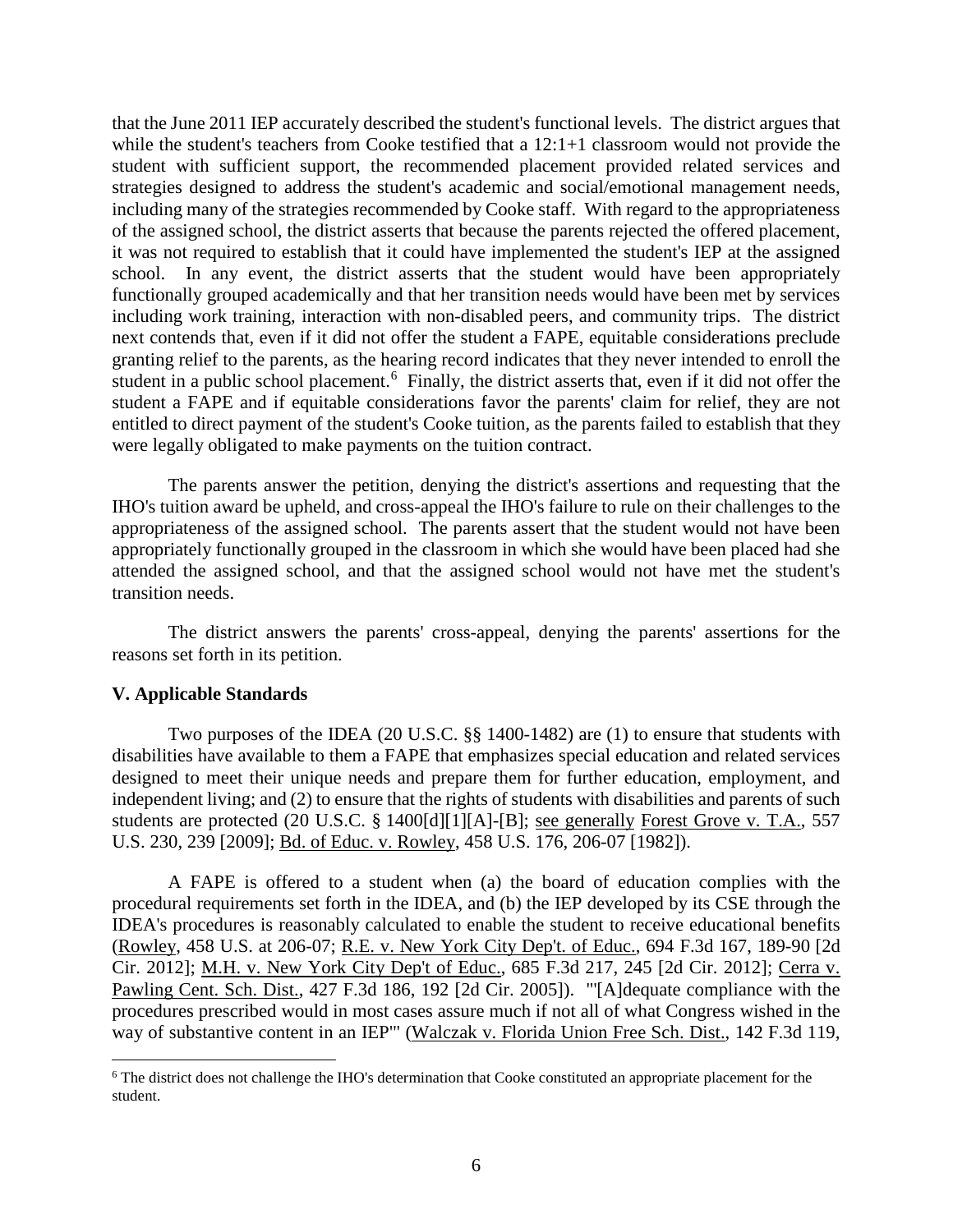129 [2d Cir. 1998], quoting Rowley, 458 U.S. at 206; see T.P. v. Mamaroneck Union Free Sch. Dist., 554 F.3d 247, 253 [2d Cir. 2009]). While the Second Circuit has emphasized that school districts must comply with the checklist of procedures for developing a student's IEP and indicated that "[m]ultiple procedural violations may cumulatively result in the denial of a FAPE even if the violations considered individually do not" (R.E., 694 F.3d at 190-91), the Court has also explained that not all procedural errors render an IEP legally inadequate under the IDEA (M.H., 685 F.3d at 245; A.C. v. Bd. of Educ., 553 F.3d 165, 172 [2d Cir. 2009]; Grim v. Rhinebeck Cent. Sch. Dist., 346 F.3d 377, 381 [2d Cir. 2003]; Perricelli v. Carmel Cent. Sch. Dist., 2007 WL 465211, at \*10 [S.D.N.Y. Feb. 9, 2007]). Under the IDEA, if procedural violations are alleged, an administrative officer may find that a student did not receive a FAPE only if the procedural inadequacies (a) impeded the student's right to a FAPE, (b) significantly impeded the parents' opportunity to participate in the decision-making process regarding the provision of a FAPE to the student, or (c) caused a deprivation of educational benefits (20 U.S.C. § 1415[f][3][E][ii]; 34 CFR 300.513[a][2]; 8 NYCRR 200.5[j][4][ii]; Winkelman v. Parma City Sch. Dist., 550 U.S. 516, 525-26 [2007]; R.E., 694 F.3d at 190; M.H., 685 F.3d at 245; A.H. v. Dep't of Educ., 2010 WL 3242234, at \*2 [2d Cir. Aug. 16, 2010]; E.H. v. Bd. of Educ., 2008 WL 3930028, at \*7 [N.D.N.Y. Aug. 21, 2008], aff'd, 2009 WL 3326627 [2d Cir. Oct. 16, 2009]; Matrejek v. Brewster Cent. Sch. Dist., 471 F. Supp. 2d 415, 419 [S.D.N.Y. 2007] aff'd, 2008 WL 3852180 [2d Cir. Aug. 19, 2008]).

The IDEA directs that, in general, an IHO's decision must be made on substantive grounds based on a determination of whether the student received a FAPE (20 U.S.C. § 1415[f][3][E][i]). A school district offers a FAPE "by providing personalized instruction with sufficient support services to permit the child to benefit educationally from that instruction" (Rowley, 458 U.S. at 203). However, the "IDEA does not itself articulate any specific level of educational benefits that must be provided through an IEP" (Walczak, 142 F.3d at 130; see Rowley, 458 U.S. at 189). The statute ensures an "appropriate" education, "not one that provides everything that might be thought desirable by loving parents" (Walczak, 142 F.3d at 132, quoting Tucker v. Bay Shore Union Free Sch. Dist., 873 F.2d 563, 567 [2d Cir. 1989] [citations omitted]; see Grim, 346 F.3d at 379). Additionally, school districts are not required to "maximize" the potential of students with disabilities (Rowley, 458 U.S. at 189, 199; Grim, 346 F.3d at 379; Walczak, 142 F.3d at 132). Nonetheless, a school district must provide "an IEP that is 'likely to produce progress, not regression,' and . . . affords the student with an opportunity greater than mere 'trivial advancement'" (Cerra, 427 F.3d at 195, quoting Walczak, 142 F.3d at 130 [citations omitted]; see T.P., 554 F.3d at 254; P. v. Newington Bd. of Educ., 546 F.3d 111, 118-19 [2d Cir. 2008]; Perricelli, 2007 WL 465211, at \*15). The IEP must be "reasonably calculated to provide some 'meaningful' benefit" (Mrs. B. v. Milford Bd. of Educ., 103 F.3d 1114, 1120 [2d Cir. 1997]; see Rowley, 458 U.S. at 192). The student's recommended program must also be provided in the least restrictive environment (LRE) (20 U.S.C. § 1412[a][5][A]; 34 CFR 300.114[a][2][i], 300.116[a][2]; 8 NYCRR 200.1[cc], 200.6[a][1]; see Newington, 546 F.3d at 114; Gagliardo v. Arlington Cent. Sch. Dist., 489 F.3d 105, 108 [2d Cir. 2007]; Walczak, 142 F.3d at 132; G.B. v. Tuxedo Union Free Sch. Dist., 751 F. Supp. 2d 552, 573-80 [S.D.N.Y. 2010], aff'd 2012 WL 4946429 [2d Cir. Oct. 18, 2012]; E.G. v. City Sch. Dist. of New Rochelle, 606 F. Supp. 2d 384, 388 [S.D.N.Y. 2009]; Patskin v. Bd. of Educ., 583 F. Supp. 2d 422, 428 [W.D.N.Y. 2008]).

An appropriate educational program begins with an IEP that includes a statement of the student's present levels of academic achievement and functional performance (see 34 CFR 300.320[a][1]; 8 NYCRR 200.4[d][2][i]; Tarlowe v. New York City Bd. of Educ., 2008 WL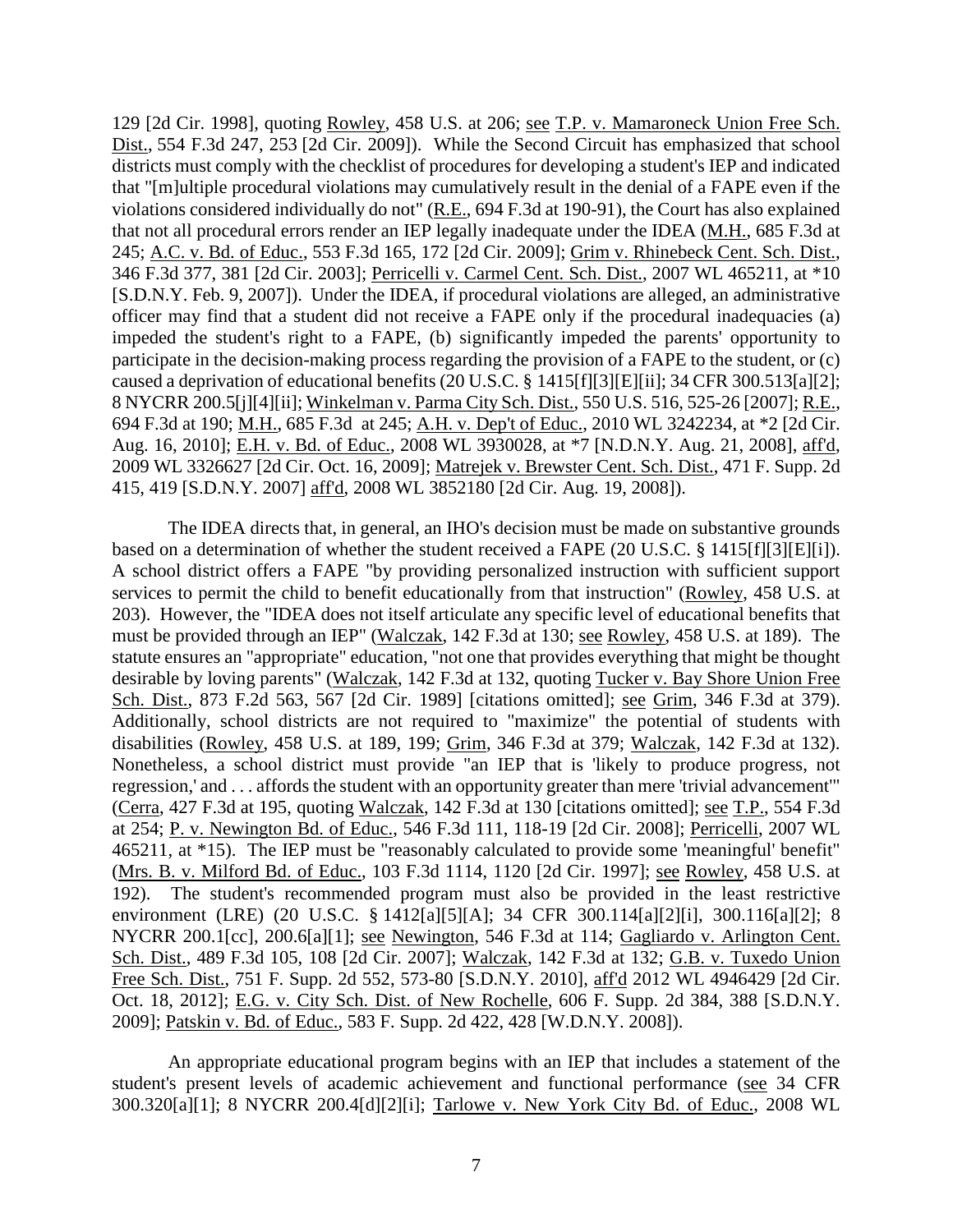2736027, at \*6 [S.D.N.Y. July 3, 2008] [noting that a CSE must consider, among other things, the "results of the initial evaluation or most recent evaluation" of the student, as well as the "'academic, developmental, and functional needs'" of the student]), establishes annual goals designed to meet the student's needs resulting from the student's disability and enable him or her to make progress in the general education curriculum (see 34 CFR 300.320[a][2][i], [2][i][A]; 8 NYCRR 200.4[d][2][iii]), and provides for the use of appropriate special education services (see 34 CFR 300.320[a][4]; 8 NYCRR 200.4[d][2][v]; see also Application of the Dep't of Educ., Appeal No. 07-018; Application of a Child with a Disability, Appeal No. 06-059; Application of the Dep't of Educ., Appeal No. 06-029; Application of a Child with a Disability, Appeal No. 04-046; Application of a Child with a Disability, Appeal No. 02-014; Application of a Child with a Disability, Appeal No. 01-095; Application of a Child Suspected of Having a Disability, Appeal No. 93-9).

A board of education may be required to reimburse parents for their expenditures for private educational services obtained for a student by his or her parents, if the services offered by the board of education were inadequate or inappropriate, the services selected by the parents were appropriate, and equitable considerations support the parents' claim (Florence County Sch. Dist. Four v. Carter, 510 U.S. 7 [1993]; Sch. Comm. of Burlington v. Dep't of Educ., 471 U.S. 359, 369- 70 [1985]; R.E., 694 F.3d at 184-85; T.P., 554 F.3d at 252). In Burlington, the Court found that Congress intended retroactive reimbursement to parents by school officials as an available remedy in a proper case under the IDEA (471 U.S. at 370-71; see Gagliardo, 489 F.3d at 111; Cerra, 427 F.3d at 192). "Reimbursement merely requires [a district] to belatedly pay expenses that it should have paid all along and would have borne in the first instance" had it offered the student a FAPE (Burlington, 471 U.S. at 370-71; see 20 U.S.C. § 1412[a][10][C][ii]; 34 CFR 300.148).

The burden of proof is on the school district during an impartial hearing, except that a parent seeking tuition reimbursement for a unilateral placement has the burden of proof regarding the appropriateness of such placement (Educ. Law § 4404[1][c]; see R.E., 694 F.3d at 184-85; M.P.G. v. New York City Dep't of Educ., 2010 WL 3398256, at \*7 [S.D.N.Y. Aug. 27, 2010]).

#### **VI. Discussion**

## **A. June 2011 IEP**

#### **1. Sufficiency of Evaluative Data**

A district must conduct an evaluation of a student where the educational or related services needs of a student warrant a reevaluation or if the student's parent or teacher requests a reevaluation (34 CFR 300.303[a][2]; 8 NYCRR 200.4[b][4]); however, a district must conduct a reevaluation at least once every three years unless the district and the parent agree in writing that such a reevaluation is unnecessary (34 CFR 300.303[b][2]; 8 NYCRR 200.4[b][4]). A CSE may direct that additional evaluations or assessments be conducted in order to appropriately assess the student in all areas related to the suspected disabilities (8 NYCRR 200.4[b][3]). Any evaluation of a student with a disability must use a variety of assessment tools and strategies to gather relevant functional, developmental, and academic information about the student, including information provided by the parent, that may assist in determining, among other things, the content of the student's IEP (20 U.S.C. § 1414[b][2][A]; 34 CFR 300.304[b][1][ii]; see Letter to Clarke, 48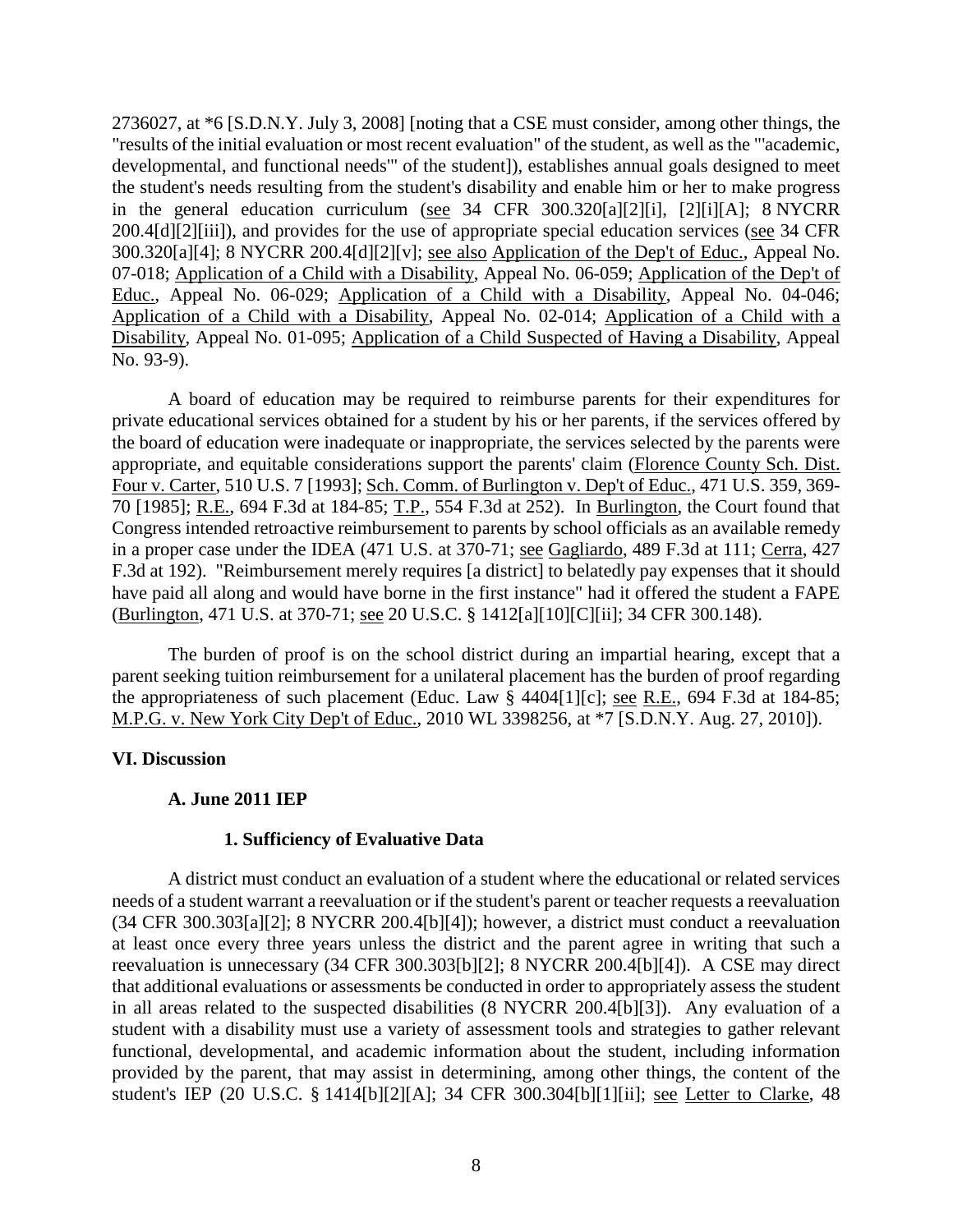IDELR 77 [OSEP 2007]). In particular, a district must rely on technically sound instruments that may assess the relative contribution of cognitive and behavioral factors, in addition to physical or developmental factors (20 U.S.C. § 1414[b][2][C]; 34 CFR 300.304[b][3]; 8 NYCRR 200.4[b][6][x]). A district must ensure that a student is appropriately assessed in all areas related to the suspected disability, including, where appropriate, social and emotional status (20 U.S.C. § 1414[b][3][B]; 34 CFR 300.304[c][4]; 8 NYCRR 200.4[b][6][vii]), and an evaluation of a student must be sufficiently comprehensive to identify all of the student's special education and related services needs, whether or not commonly linked to the disability category in which the student has been classified (34 CFR 300.304[c][6]; 8 NYCRR 200.4[b][6][ix]; see Application of the Dep't of Educ., Appeal No. 07-018).

No single measure or assessment should be used as the sole criterion for determining an appropriate educational program for a student (20 U.S.C. §§ 1412[a][6][B]; 1414[b][2][B]; 34 CFR 300.304[b][2]; 8 NYCRR 200.4[b][6][v]). In developing the recommendations for a student's IEP, the CSE must consider the results of the initial or most recent evaluation; the student's strengths; the concerns of the parents for enhancing the education of their child; the academic, developmental, and functional needs of the student, including, as appropriate, the student's performance on any general State or district-wide assessments; as well as any special factors as set forth in federal and State regulations (34 CFR 300.324[a]; 8 NYCRR 200.4[d][2]). Furthermore, although federal and State regulations require that an IEP report the student's present levels of academic achievement and functional performance, those regulations do not mandate or specify a particular source from which that information must come, and teacher estimates may be an acceptable method of evaluating a student's academic functioning (S.F. v. New York City Dep't of Educ., 2011 WL 5419847, at \*10 [S.D.N.Y. Nov. 9, 2011]). While permissible, there is no requirement that an IEP contain specific references to criterion referenced testing, achievement testing or diagnostic testing.

The parents assert, and the district concedes, that the district failed to comply with the procedures related to conducting a reevaluation of the student at least every three years. Instead, in developing the June 2011 IEP, the CSE relied upon a classroom observation, a March 2011 Cooke progress report and testing results, and input from the student's grandmother and Cooke staff (Dist. Exs. 1 at pp. 2-3; 3; Tr. pp. 22-26, 209-10, 305-06). Additionally, as noted by the parents, none of the documents relied on by the June 2011 CSE in developing the student's IEP are contained in the hearing record.<sup>7</sup> However, I also note that the parents do not allege that the information reported in the present levels of academic achievement and functional performance in the student's IEP was inaccurate, and the evidence shows that Cooke staff testified that the IEP provided a generally accurate description of the student's academic performance levels (Tr. pp. 274-76, 294, 306, 308).<sup>8</sup> Furthermore, the Cooke student support services staff member (who

<sup>&</sup>lt;sup>7</sup> It is unclear from the hearing record why the district introduced into evidence a Cooke progress report dated after the date of the June 2011 CSE meeting, rather than the progress report relied on by the June 2011 CSE, and why it chose not to place in evidence a report of the observation it conducted of the student in preparation for the CSE meeting.

<sup>8</sup> However, the student's mathematics teacher at Cooke for the 2011-12 school year considered the IEP's description of the student's levels of academic performance to rely too heavily on standardized assessments (Tr. pp. 369-73).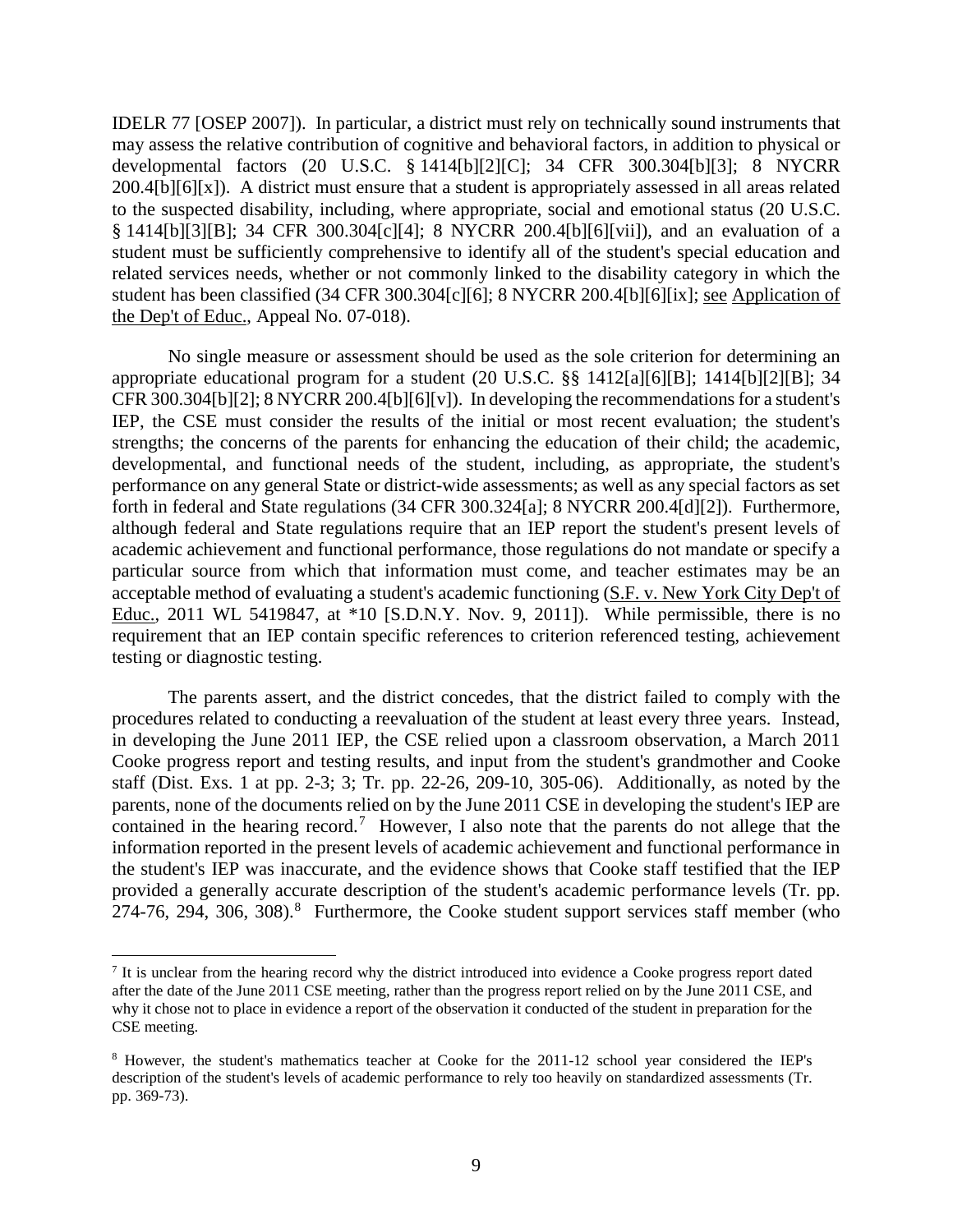participated in the June 2011 CSE meeting) stated that she did not consider additional evaluations to be necessary at that time because the required information was available to the CSE in the form of reports from the student's Cooke teachers and service providers (Tr. p. 307).

Accordingly, although I agree with the parents and the IHO that the district improperly disregarded the proper procedures to reevaluate the student under the IDEA and State regulations, I do not find that the district's failure in this regard constituted the denial of a FAPE to the student for any ground alleged in the due process complaint notice. For an IHO or SRO to find that the district's failure to comply with its procedural obligations under the IDEA constituted the denial of a FAPE, the procedural misstep must either have (a) impeded the student's right to a FAPE, (b) significantly impeded the parents' opportunity to participate in the decision-making process regarding the provision of a FAPE to the student, or (c) caused a deprivation of educational benefits (20 U.S.C. § 1415[f][3][E][ii]; 34 CFR 300.513[a][2]; 8 NYCRR 200.5[j][4][ii]). The parents argue that the district's failure to conduct the required reevaluation deprived the student of educational benefits because it had insufficient information on which to base its recommendation and accordingly recommended a classroom ratio that would not provide the student with adequate support (Parent Ex. I at pp. 1-3).<sup>9</sup> As described above, I have found that the allegation of a lack of sufficient information to formulate an IEP is belied by the evidence offered at the impartial hearing; however, the parents' specific contention related to an appropriate classroom ratio is more fully addressed below. Accordingly, the district's failure to follow the procedures in conducting the required triennial reevaluation did not deny the student a FAPE for the reason asserted by the parents.

#### **2. 12:1+1 Special Class Placement**

The parents assert that the district failed to offer the student a FAPE because a 12:1+1 special class would not have met the student's need for intensive in-class small group instruction. The evidence shows that at the time of the impartial hearing, the student was attending Cooke where she was enrolled in special education classes of no more than 10 students, each of which was staffed by a teacher and a teacher assistant (Tr. pp. 237, 319, 324, 343, 361). The assistant head of school at Cooke testified that, based on his knowledge of a "typical" 12:1+1 special class, the student needed much smaller group instruction on an academic level (Tr. pp. 258-59). He also expressed concern about such a class impeding or restricting the student's social emotional development (id.). The assistant head of school opined that a 12:1+1 special class would not be the "most appropriate" placement for the student (Tr. p. 259).

The Cooke student support services staff member testified that the IEP accurately described the student (Tr. p. 306). In describing the student's needs, she testified that the student had deficits in basic academic skills and also needed "a lot" of support with basic learning skills including organization, time management, approaching activities and tasks, and transitional services (Tr. p. 293). The Cooke staff member reported that during the CSE meeting, she was responsible in part for creating the academic management needs listed on the IEP (Tr. pp. 293-94). She recalled that she raised an objection at the CSE meeting to the recommendation for a 12:1+1 special class

 <sup>9</sup> Specifically, I note that the parents raised no challenges to the appropriateness of the June 2011 IEP with regard to the student's present levels of academic achievement and functional performance or the annual goals contained therein (Parent Ex. I).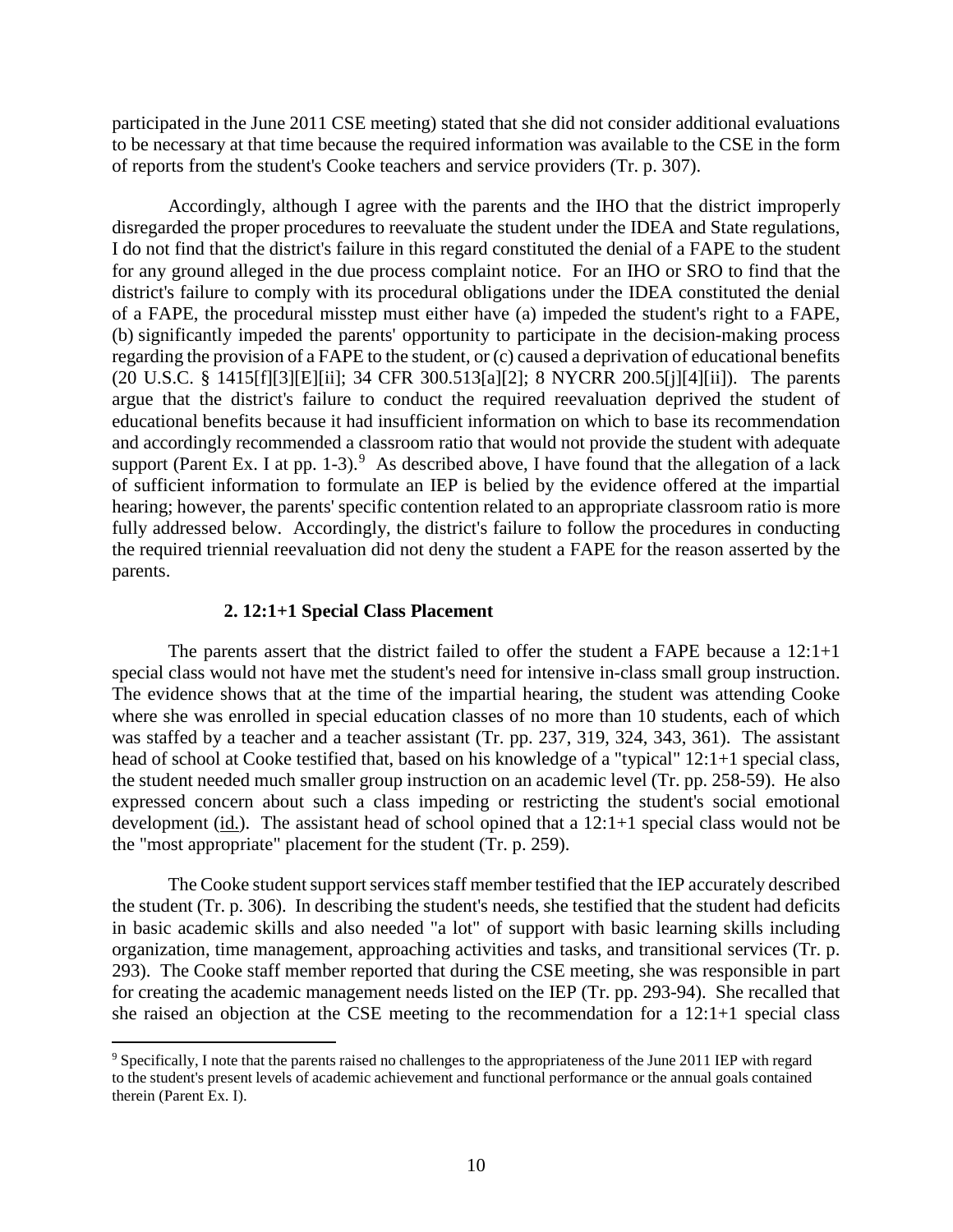placement (Tr. p. 294). She informed the CSE that in the student's then-present setting at Cooke, the student was in classes that did not exceed ten students (Tr. pp. 294-95). The Cooke staff member indicated that she had concerns about the 12:1+1 being supportive enough for the student because of the student's need for a small, supportive environment (Tr. p. 295). She opined that a number of the student's needs listed in the academic management section of the student's IEP could not be met in a  $12:1+1$  setting (Tr. pp. 295, 308).<sup>10</sup>

The student's English Language Arts (ELA) and social studies teacher at Cooke testified that the student needed a small group setting where she could receive direction and instructions in both whole group settings and small group, and individual reinforcement (Tr. p. 317). She further stated that the student required 1:1 support in the classroom (Tr. p. 320). The student's mathematics teacher at Cooke testified that, because of the student's attentional issues, after whole group instruction he or his assistant teacher would sit with the student and go through the instructions again to make sure that the student understood the main points and could relate them to the work that was in front of her (Tr. pp. 345-46). He noted that it was very difficult for the student to sustain attention during whole class instruction (Tr. p. 346). The math teacher opined that additional support and 1:1 instruction was essential for the student and that without it she would not be able to connect the knowledge she was getting in the classroom to the "context of her everyday life" (Tr. p. 347). He further opined that this was particularly important because the student was in her senior year and a lot of the work done in math class focused on the student's transitional goals (id.). According to the math teacher, students at Cooke learned from each other during small group instruction (Tr. p. 355). He testified that a 12:1+1 special class was not appropriate for the student based on the fact that there were too many students and not enough educational professionals in the class (Tr. p. 362). He stated that in a class of students with profiles similar to the student there would not be enough time or resources to provide the student with the level of support she needed (Tr. p. 362).

However, personnel from the district had a differing viewpoint, and the district representative from the June 2011 CSE meeting testified that none of the CSE members objected to other elements of the IEP such as the annual goals, academic management needs, transition plan, or recommendation for alternate assessment (Tr. pp. 29-32), and the resultant IEP reflected the discussion that took place at the CSE meeting (compare Parent Ex. A with Dist. Ex. 3). To address the student's academic delays, the CSE recommended that the student be placed in a 12:1+1 special class in a specialized school (Parent Ex. A at p. 1). The CSE also recommended that the student be afforded numerous environmental modifications and human/material resources including small group instruction; directions read, reread and rephrased as needed; graphic organizers/charts/graphs/checklists; manipulative/graph paper; tasks broken down into small sequential steps; visual and auditory cues, reminders to work slowly and carefully; direct teacher modeling; and a multisensory approach (id. at p 3). The district representative testified that these academic management strategies were added to the student's IEP to support her ability to access the curriculum in the classroom (Tr. p. 30). Consistent with the student's identified needs, the CSE

<sup>&</sup>lt;sup>10</sup> The following environmental modifications and human/material resources were listed in the academic management needs section of the student's June 3, 2011 IEP: small group instruction, directions read, reread and rephrased as needed; graphic organizers/charts/graphs/checklists; manipulative/graph paper; tasks broken down into small sequential steps; visual and auditory cues; reminders to work slowly and carefully; direct teacher modeling, and a multisensory approach (Parent Ex. A at p. 3).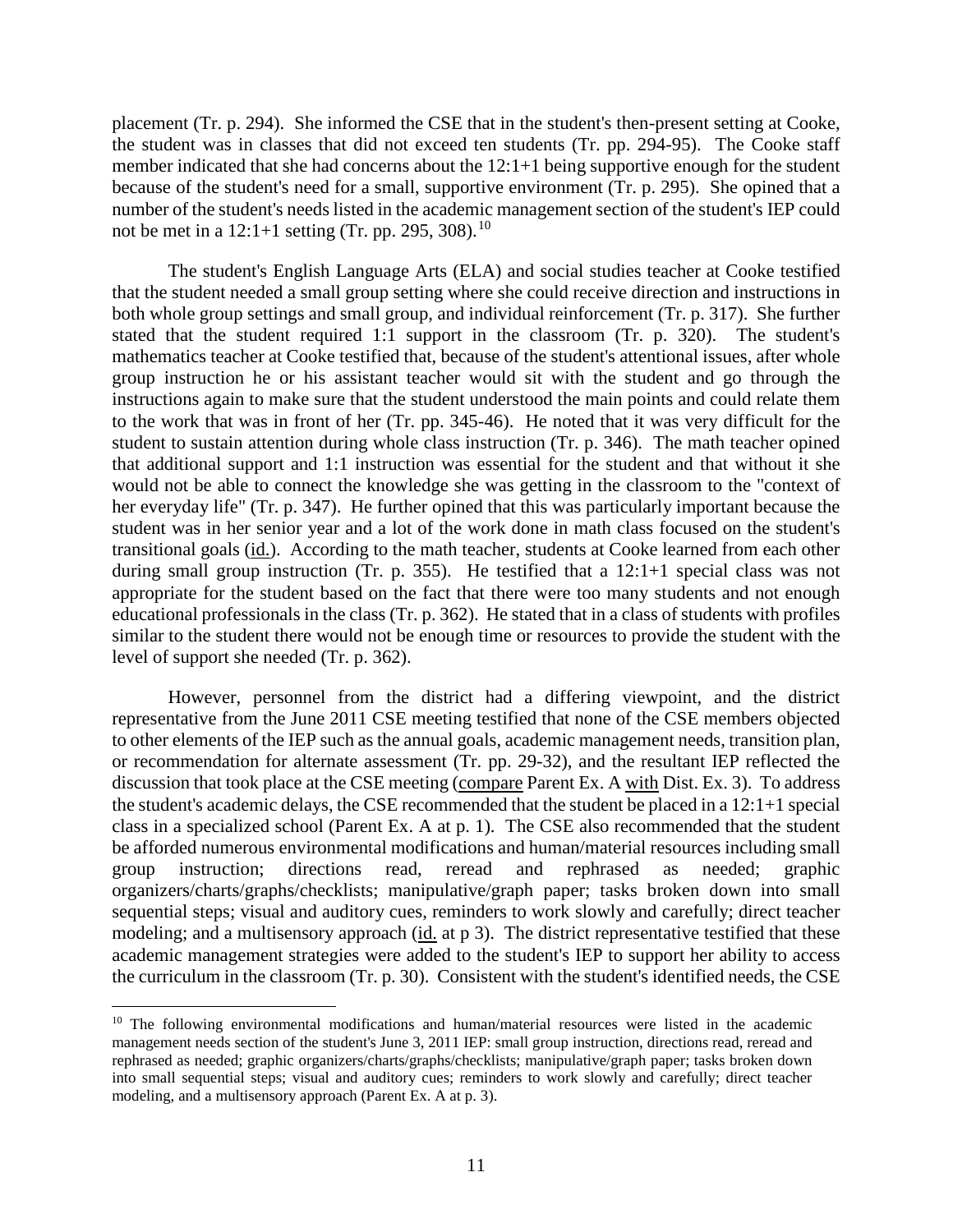recommended annual goals and short term objectives targeting the student's deficits in math, ELA, and written expression (Parent Ex. A at pp. 7-8). To address the student's language processing difficulties, the CSE recommended that she receive two forty-five minute sessions of speechlanguage therapy per week (id. at p. 13). In addition, the CSE developed an annual goal designed to improve the student's fluency in receptive and expressive language (id. at p. 9). To address the student's social/emotional needs, the CSE recommended that the student receive one forty-five minute session of individual counseling per week and one forty-five minute session of group counseling per week, and developed an annual goal and short term objectives related to the student's ability to resolve conflicts and participate cooperatively in a small group, among other things (id. at pp. 10, 13).

To explain why a 12:1+1 special class was an appropriate selection on the student's IEP, the district called the special education teacher of the special class at the assigned public school site. The special education teacher testified that the paraprofessionals in a 12:1+1 class served in a support role, running student groups or supporting students individually based on the direction of the special education teacher (Tr. pp. 100-01). She disagreed with the parents' assertion that small group instruction was not available in a 12:1+1 classroom (Tr. p. 104). Having reviewed the student's IEP, the special education teacher testified that certain strategies could be used to instruct her, including explaining the task to be done, modeling the task, and providing the students with a chance to work together in small groups or pairs to perform the assessment task (Tr. pp. 113-14).<sup>11</sup> The special education teacher also disagreed with the parents' claim that a  $12:1+1$  class staffed by a teacher and paraprofessional would be incapable of providing the academic management resources included in the student's IEP (Tr. pp. 118-19).

With respect to the student-to-staff ratio, the evidence leads me to conclude that, understandably, the parents and staff from Cooke would have optimally preferred the slightly smaller ratio offered at Cooke. However, the evidence does not show that the district's proposed 12:1+1 classroom placement was incapable of providing the small structured setting or appropriate opportunities for individualized support in a special education environment and therefore it was reasonable for the CSE to conclude that the student was likely to progress. "The education provided need only be appropriate,—likely to produce progress, not regression—and not one that provides everything that might be thought desirable by loving parents." (D.D-S. v Southold Union Free Sch. Dist., 2011 WL 3919040, at \*11 [E.D.N.Y. Sept. 2, 2011] [internal quotations omitted] aff'd 2012 WL 6684585 [2d Cir. Dec. 26, 2012]; Walczak, 142 F.3d at 132; Watson v. Kingston City Sch. Dist., 325 F.Supp.2d 141, 144 [N.D.N.Y. 2004] ["While the IDEA requires districts to provide appropriate education to disabled students, this is not necessarily synonymous with offering disabled students the best educational opportunities available."]). For the reasons set forth above, I find that the district established how the services listed on the IEP would have met each of the student's identified needs and, accordingly, that the hearing record does not support the IHO's conclusion that the student would not have made progress in a 12:1+1 special class with the modifications and academic management strategies specified on her IEP.

 $11$  Each of these strategies, among others, is included on the June 2011 IEP (Parent Ex. A at p. 3).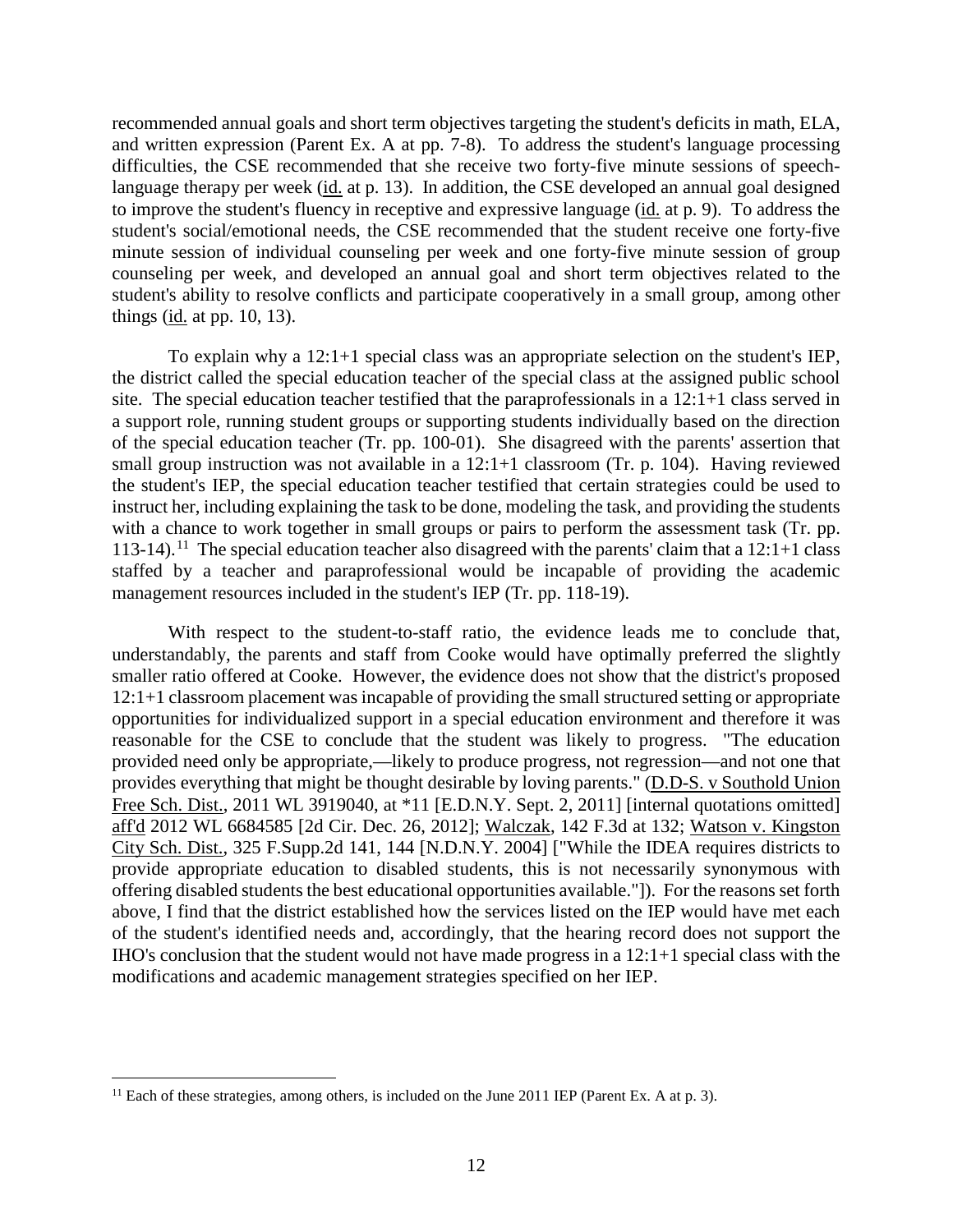## **B. Assigned School**

With regard to the parents' cross-appeal, both of the challenges to the IHO's decision are assertions that the assigned school was not appropriate to meet the student's needs. However, neither of these challenges was raised with regard to the services recommended by the June 2011 IEP. A challenge to the adequacy of an assigned school alone, without a concomitant challenge to the student's IEP, is the equivalent of an assertion that the district cannot adequately implement the student's IEP at the assigned school, and the failure to implement an otherwise appropriate IEP may form a basis for finding a denial of a FAPE only where the student is actually being educated under the plan, or would be but for the district's delay in implementation (see E.H., 2008 WL 3930028, at \*11). As recently held by the Second Circuit, any evaluation of the substantive adequacy of an IEP "must focus on the written plan offered to the parents, [and s]peculation that the school district will not adequately adhere to the IEP is not an appropriate basis for unilateral placement" (R.E. v. New York City Dep't of Educ., 694 F.3d 167, 195 [2d Cir. 2012]). Once a parent consents to a district's provision of special education services, such services must be provided by the district in conformity with the student's IEP (20 U.S.C. § 1401[9][D]; 34 C.F.R. § 300.17[d]; see 20 U.S.C. § 1414[d]; 34 C.F.R. § 300.320). With regard to the implementation of a student's IEP, a denial of a FAPE occurs if the district deviates from substantial or significant provisions of the student's IEP in a material way and thereby precludes the student from the opportunity to receive educational benefits (A.P. v. Woodstock Bd. of Educ., 2010 WL 1049297 [2d Cir. March 23, 2010]; see Van Duyn v. Baker Sch. Dist. 5J, 502 F.3d 811 [9th Cir. 2007]; Houston Indep. Sch. Dist. v. Bobby R., 200 F.3d 341 at 349 [5th Cir. 2000]).

While several district courts have, since R.E. was decided, continued to wrestle with this difficult issue regarding challenges to the implementation of an IEP made before the student begins attending the school and taking services under the IEP (see J.F. v. New York City Dep't of Educ., 2013 WL 1803983, at \* 2 [S.D.N.Y. Apr. 24, 2013]; D.C. v. New York City Dep't of Educ., 2013 WL 1234864, at \*11-\*16 [S.D.N.Y. Mar. 26, 2013] [holding that the district must establish that it can implement the student's IEP at the assigned school at the time the parent is required to determine whether to accept the IEP or unilaterally place the student]; B.R. v. New York City Dep't of Educ., 2012 WL 6691046, at \*5-\*7 [S.D.N.Y. Dec. 26, 2012] [same]; E.A.M. v. New York City Dep't of Educ., 2012 WL 4571794, at \*11 [S.D.N.Y. Sept. 29, 2012] [holding that parents may prospectively challenge the adequacy of a "placement classroom" when a child has not enrolled in the school because districts are not permitted to assign a child to a public school that cannot satisfy the requirements of an IEP]), I now find it necessary to depart from those cases. Since these prospective implementation cases were decided in the district courts, the Second Circuit has also clarified that under factual circumstances similar to those in this case in which the parents have rejected and unilaterally placed the student prior to IEP implementation, "[p]arents are entitled to rely on the IEP for a description of the services that will be provided to their child" (P.K. v New York City Dep't of Educ., (Region 4), 2013 WL 2158587, at \*4 [2d Cir. May 21, 2013]), and even more clearly that "'[t]he appropriate inquiry is into the nature of the program actually offered in the written plan,' not a retrospective assessment of how that plan would have been executed" (K.L. v New York City Dep't of Educ., 2013 WL 3814669, at \*6, quoting R.E., 694 F.3d at 187 [rejecting as improper the parents claims related to how the proposed IEP would have been implemented]). Thus, the analysis of the adequacy of an IEP in accordance with R.E. is prospective in nature, but the analysis of the IEP's implementation is retrospective. Therefore, if it becomes clear that the student will not be educated under the proposed IEP, there can be no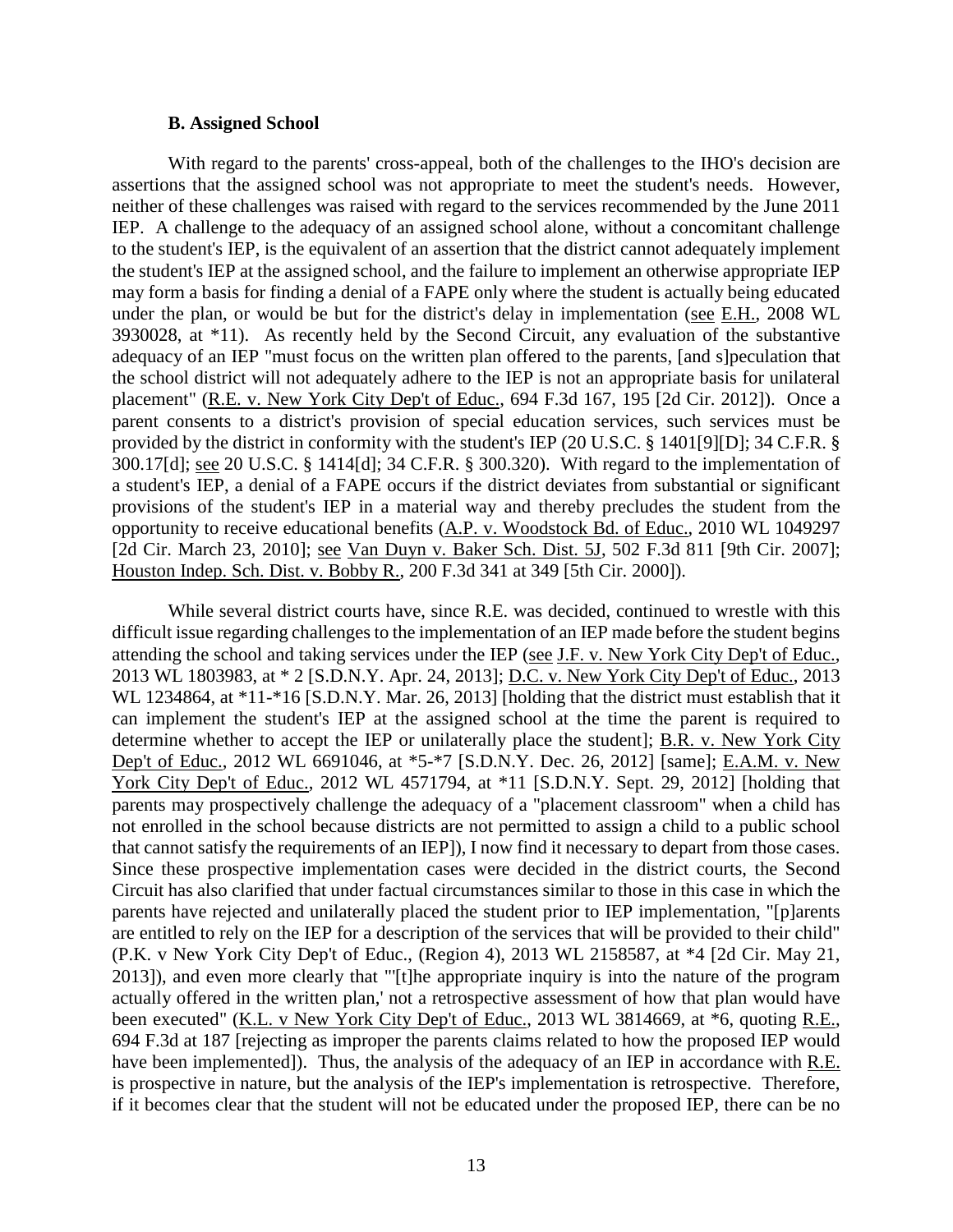denial of a FAPE due to the failure to implement the IEP (R.E., 694 F.3d at 186-88; see also Grim, 346 F.3d at 381-82 [holding that the district was not liable for a denial of a FAPE where the challenged IEP was determined to be appropriate, but the parents chose not to avail themselves of the public school program]).<sup>12</sup> In view of the foregoing and under the circumstances of this case, I find that the parents cannot prevail on their claims that the district would have failed to implement the IEP at the public school site.

Because I have reviewed the entire record, as alternative findings I provide the following discussion of the evidence related to the alleged deficiencies in the implementation at the assigned public school site and find that, had the student attended the public school site, the evidence would not lead to the conclusion that there would be a denial of a FAPE.

#### **1. Functional Grouping**

The parents assert that the student would not have been appropriately grouped at the assigned school, noting that the teacher of the assigned classroom reported that all of the students in his class were classified as having an intellectual disability and the student was classified as having a learning disability. Furthermore, the parents assert that there is nothing in the hearing record to suggest that the student had received any diagnosis or exhibited any behavior to satisfy the definition of intellectual disability. In this case, the parents decided to unilaterally place the student at Cooke prior to the time that the district was required to implement the IEP in July 2011. A meaningful analysis of the parents' claims with regard to functional grouping and transition services would require me to determine what might have happened had the district been required to implement the student's IEP. However, I note that neither the IDEA nor State regulations require a district to establish the manner in which a student will be grouped on his or her IEP, as it would be neither practical nor appropriate. The Second Circuit has also determined that, unlike an IEP, districts are not expressly required to provide parents with class profiles (Cerra, 427 F.3d at 194). With regard to functional grouping in the proposed district class, State regulations require that in special classes, students must be suitably grouped for instructional purposes with other students having similar individual needs (8 NYCRR 200.1[ww][3][ii], 200.6[a][3], [h][3]; see Walczak, 142 F.3d at 133 [upholding a district's determination to group a student in a classroom with students of different intellectual, social, and behavioral needs, where sufficient similarities existed]). State regulations further provide that determinations regarding the size and composition of a special class shall be based on the similarity of the individual needs of the students according to: levels of academic or educational achievement and learning characteristics; levels of social development; levels of physical development; and the management needs of the students in the classroom (8 NYCRR 200.6[h][2]; see 8 NYCRR 200.1[ww][3][i][a]-[d]). The social and physical levels of development of the individual students shall be considered to ensure beneficial growth to each student, although neither should be a sole basis for determining placement (8 NYCRR 200.6[a][3][ii], [iii]). Further, the management needs of students may vary and the modifications,

<sup>&</sup>lt;sup>12</sup> The Second Circuit has also made clear that just because a district is not required to place implementation details such as the particular school site or classroom location on a student's IEP, the district is not permitted to choose any school and provide services that deviate from the provisions set forth in the IEP (see T.Y., 584 F.3d at 420 [district does not have carte blanche to provide services to a child at a school that cannot satisfy the IEP's requirements]). The district has no option but to implement the written IEP and parents are well within their rights to compel a non-compliant district to adhere to the terms of the written plan.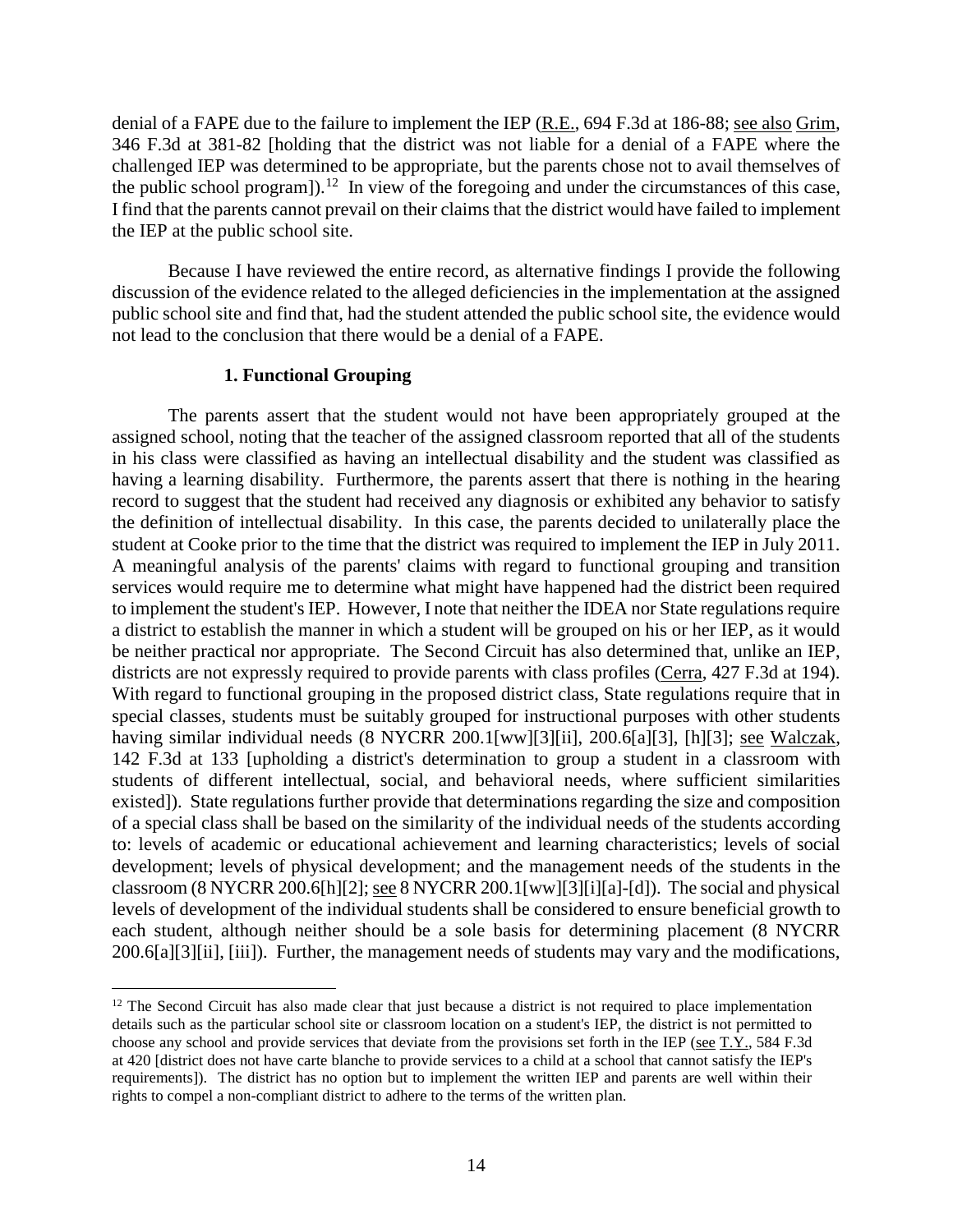adaptations, and other resources are to be provided to students so that they do not detract from the opportunities of the other students in the class (8 NYCRR 200.6[a][3][iv]). State regulations also require that a "district operating a special class wherein the range of achievement levels in reading and mathematics exceeds three years shall . . . provide the [CSE] and the parents and teacher of students in such class a description of the range of achievement in reading and mathematics . . . in the class, by November 1st of each year" (8 NYCRR 200.6[h][7]). However, State regulations do not preclude a grouping of students in a classroom when the range of achievement levels in reading and math would exceed three years (see Application of the Dep't of Educ., Appeal No. 11-025).

In any event, even were the district required to establish that the student would have been appropriately functionally grouped at the assigned school, the hearing record indicates that the student had in fact received a diagnosis of a "[m]ild intellectual disability/mental retardation" from the developmental pediatrician who had been treating her since she was one year old (Parent Ex. M at p. 1). Furthermore, regardless of the student's classification, the hearing record show that she would have been grouped with students with similar needs in the assigned school placement.<sup>13</sup> At the time the student's IEP was developed in June 2011, she was 16 years old and functioning academically at a second to third grade level (Dist. Ex. 3; Parent Ex. A at p. 3). According to the district's special education teacher of the 12:1+1 classroom in the assigned school in which the district asserted it would have implemented the student's IEP, the students in the class ranged in age from about 15 to 17 years old and were primarily classified as students with intellectual disabilities (Tr. p. 105).<sup>14</sup> In general, the students' math and ELA skills fell between the first and fifth grade levels (Tr. pp. 106, 128-29). The special education teacher testified that three of the students in the 12:1+1 classroom received speech-language therapy and three students received counseling (Tr. pp. 110-11). He further testified that there were students in his class with characteristics similar to those of the student as described in her IEP and that the goals contained in the student's IEP were similar to the goals of some of his students (Tr. pp. 114-15, 120; see Tr. pp. 126-27). The special education teacher asserted that, notwithstanding the student's classification, she would be an appropriate fit for his classroom (Tr. pp. 135-39; see Tr. pp. 123- 24). The assistant principal of the assigned school confirmed that the student population at the assigned school was diverse and included students with a variety of physical and developmental needs (Tr. pp. 75-76). According to the assistant principal, social/emotional needs were also taken into consideration when grouping students (Tr. p. 87). On the basis of this testimony, I find that the hearing record does not support a conclusion that, had the student attended the assigned school,

<sup>&</sup>lt;sup>13</sup> It is well-established that a student's needs, rather than his or her disability classification, is the driving factor in determining whether the recommended placement offers the student a FAPE (M.H. v. New York City Dep't of Educ., 2011 WL 609880, at \*12 [S.D.N.Y. Feb. 16, 2011]; see Fort Osage R-1 Sch. Dist. v. Sims, 641 F.3d 996, 1004 [8th Cir. 2011] [holding that "the particular disability diagnosis affixed to a child in an IEP will, in many cases, be substantively immaterial because the IEP will be tailored to the child's specific needs"]; see also 20 U.S.C. § 1412[a][3][B] ["Nothing in the (IDEA) requires that children be classified by their disability so long as each child who has a disability . . . and who, by reason of that disability, needs special education and related services[,] is regarded as a child with a disability"]; 34 CFR 300.111[d]).

<sup>&</sup>lt;sup>14</sup> As the parents apparently agree with the district's assertion that the student would have been placed in this specific classroom (see Answer ¶ 48; but c.f. Pet. ¶ 24; Answer ¶ 10), for purposes of making alternative findings on this appeal I assume that testimony regarding the functional grouping in that classroom is relevant to the determination of whether the district offered the student a FAPE (but see R.E., 694 F.3d at 185-88; F.L. v. New York City Dep't of Educ., 2012 WL 4891748, at \*14 [S.D.N.Y. Oct. 16, 2012]).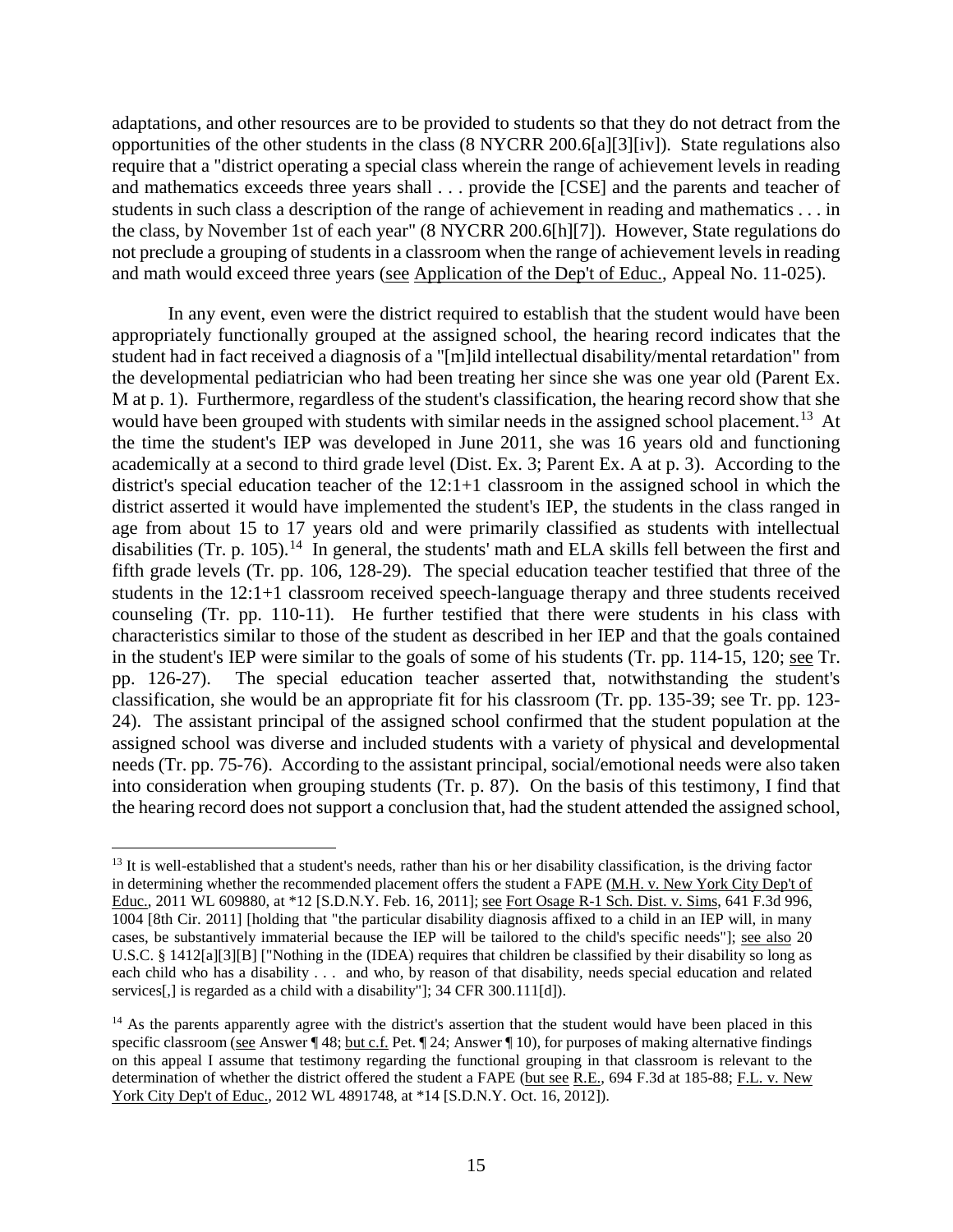the district would have deviated from her IEP in a material or substantial way (A.P., 2010 WL 1049297, at \*2; Van Duyn, 502 F.3d at 822; see A.L. v. New York City Dep't of Educ., 812 F. Supp. 2d 492, 503 [S.D.N.Y. 2011]; D.D.-S. v. Southold Union Free Sch. Dist., 2011 WL 3919040, at  $*13$  [E.D.N.Y. Sept. 2, 2011]).<sup>15</sup>

## **2. Transition Services**

The parents assert that the district offered "scant" testimony regarding specific transition services at the assigned school, failed to provide details describing how the goals and outcomes in the student's IEP would be accomplished, and did not indicate whether the student would qualify for any vocational program within the school. However, the parents do not assert any particular transition needs of the student that would not have been met by the assigned school's available transition services.

Under the IDEA, to the extent appropriate for each individual student, an IEP must focus on providing instruction and experiences that enables the student to prepare for later post-school activities, including postsecondary education, employment, and independent living (20 U.S.C. § 1401[34]; see Educ. Law § 4401[9]; 34 CFR 300.43; 8 NYCRR 200.1[fff]). Accordingly, pursuant to federal law and regulations, an IEP for a student who is at least 16 years of age must include appropriate measurable postsecondary goals based upon age appropriate transition assessments related to training, education, employment, and, if appropriate, independent living skills (20 U.S.C. § 1414[d][1][A][viii]; 34 CFR 300.320[b]). It must also include the transition services needed to assist the student in reaching those goals (id.). Taking into account these requirements, "[i]t is up to each child's IEP Team to determine the transition services that are needed to meet the unique transition needs of the child" (Transition Services, 71 Fed. Reg. 46668 [Aug. 14, 2006]; see Lessard v. Wilton-Lyndeborough Coop. Sch. Dist., 518 F. 3d 18, 29-30 [1st Cir. 2008]; Virginia S. v. Dep't of Educ., 2007 WL 80814, at \*10 [D. Hawaii Jan. 8, 2007]).<sup>16</sup>

As noted above, the student's transition plan was reviewed at the June 2011 CSE meeting and there was no objection from the parents or Cooke staff (Tr. p. 32). The student's grandmother testified that staff at the assigned school showed her the computer room and explained that they

<sup>&</sup>lt;sup>15</sup> I note that the allegation with regard to the possible grouping of the student at the assigned school was, at the time the parents filed the due process complaint notice, entirely speculative, as it was based on the parents' observations when they visited the school that the other students in the assigned school "appeared to be more handicapped than" the student (Parent Ex. I at p. 4). Testimony regarding such an observation is insufficient to support a finding of denial of a FAPE (F.L., 2012 WL 4891748, at \*14).

<sup>&</sup>lt;sup>16</sup> In guidance issued to districts in November 2011, the State Education Department noted the following as "key factors to ensure the most successful transition for students with disabilities to adult life" that districts should consider in developing transition plans: (1) "[t]he results of age-appropriate transition assessments provided to the student"; (2) engaging the student's parents "so that the parents' concerns for the education of their child and the student's needs, strengths, preferences and interests are considered and documented"; (3) collaboration with "State and community agencies to provide the student with appropriate services that will assist the student to meet his or her post-school goals"; (4) providing instruction in the areas of career development; and (5) offering career development activities, job training, and career and technical education "in order to enhance employment opportunities and outcomes for the student" ("Transition Planning and Services for Students with Disabilities,"<br>Office of Special Educ. Mem. [Nov. 2011], available at Office of Special Educ. Mem. [Nov. 2011], available at http://www.p12.nysed.gov/specialed/publications/transitionplanning-2011.htm; see also Strongsville City Sch. Dist., 59 IDELR 176 [SEA OH 2012]).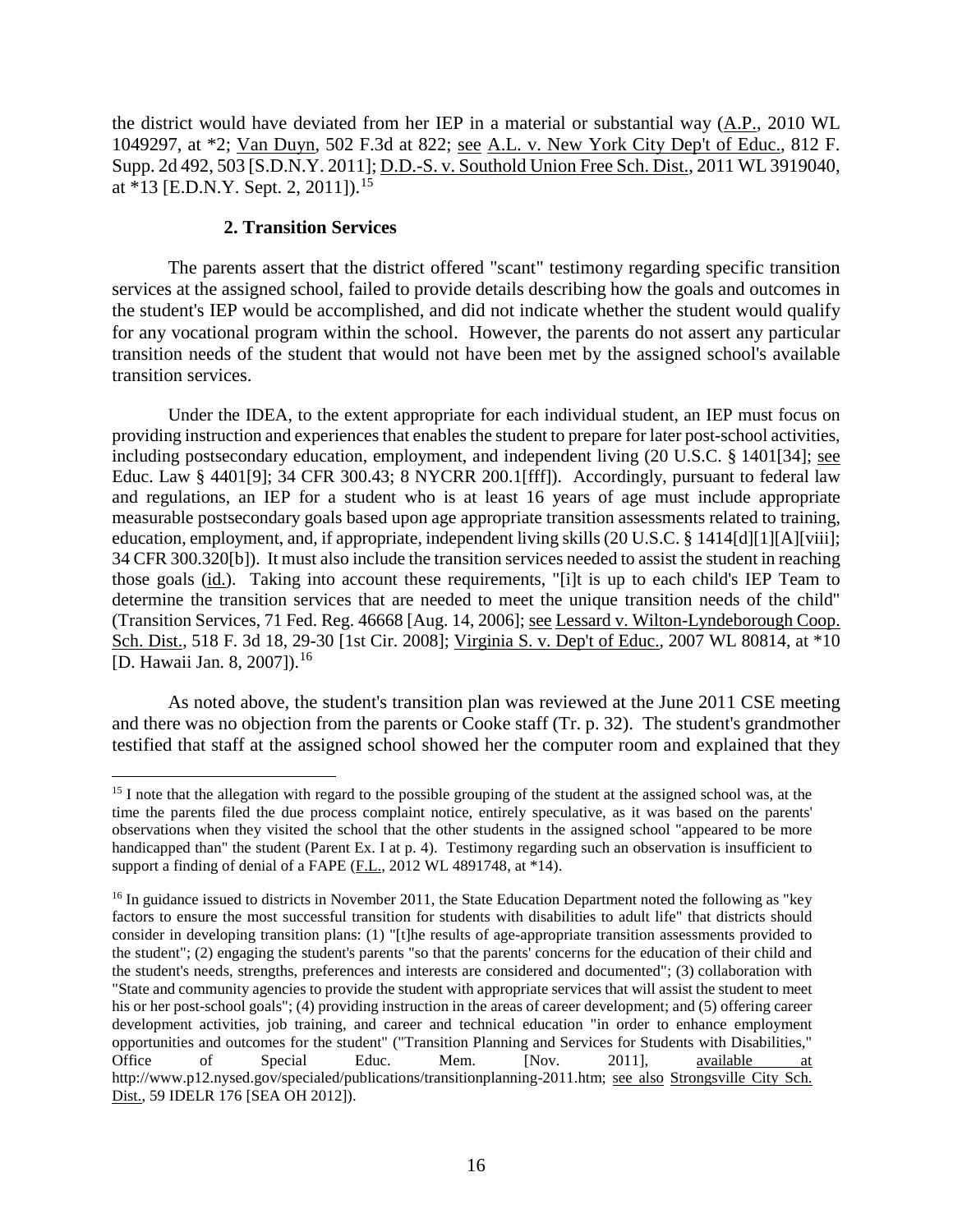teach the students to shop, which she reported the student was already capable of (Tr. p. 198). The student support services staff member from Cooke, who accompanied the grandmother on her visit to the assigned school, reported that the parent coordinator at the school did not provide them with information about transition services that specifically related to the student (Tr. pp. 296-97). The district presented three witnesses whose testimony included information regarding transition services available at the assigned school. The assistant principal indicated that the assigned school was an "occupational training center" that blended functional, standards-based academics with a transition curriculum (Tr. pp. 51, 57-60, 68-69, 72, 78). He testified that the school offered both onsite and community-based vocational experiences (Tr. pp. 58-59). In addition, he reported that staff at the assigned school included a transition coordinator, job developer, guidance counselors, social workers, and a parent coordinator (Tr. pp. 63-64). The assistant principal explained that the students at the school participated in internship programs as part of a group, which helped them to develop their communication and work skills (Tr. p. 73). However, he also noted that the process for placing a student in a specific work site was very individualized and included meetings with the student, parent, and the school's job developer (Tr. pp. 73-74). The assistant principal stated that students new to the school were not typically placed in a full-time work site program because staff wanted to get to know the student and determined the student's needs (Tr. pp. 82-83, 93-94). He noted that there would be community based experiences available to the student that would have been reflected in her schedule (Tr. p. 83). The teacher of the assigned class reported that the school employed a "school-wide", standards-based, special education curriculum that included a high school "band" and a transition "band" (Tr. pp. 102-03). He indicated that each band included a large transitional component and explained that students were taught transitional skills during the school day (Tr. pp. 102-04, 122, 125).

The transition linkage coordinator at the assigned school testified that the assigned school included full-time and part-time work sites, and students were supervised by either teachers, paraprofessionals, or both, depending on the site (Tr. pp. 164-65, 167). In some instances students were supervised by the actual site supervisor (Tr. p. 167). Although the parents assert that the student would not be eligible to participate in the work-study program during her first year in the assigned school, the assistant principal testified that students would not be placed in work site programs full-time during their first year in the school, and generally were not placed at a work site until age 17 or 18 (Tr. pp. 82-83, 93). The transition linkage coordinator similarly testified that some students were permitted to attend work sites on a full-time basis prior to reaching age 18 (Tr. pp. 181-82). Based on the above, I find that the hearing record contains no testimony that, had the student attended the assigned school, the district would have deviated from her IEP regarding transition services in a material or substantial way (A.P., 2010 WL 1049297, at \*2; Van Duyn, 502 F.3d at 822; <u>see A.L.</u> 812 F. Supp. 2d at 503; D.D.-S., 2011 WL 3919040, at \*13).<sup>17</sup>

#### **VII. Conclusion**

The hearing record does not support the IHO's conclusion that the district denied the student a FAPE for the reasons stated in the parents' due process complaint notice. Accordingly, it is unnecessary to address whether equitable considerations supported the parents' request for

<sup>&</sup>lt;sup>17</sup> Although not dispositive of my determination of whether the district offered the student a FAPE, I note that Cooke's assistant head of school testified that the internship program at Cooke consisted of approximately ten hours per semester of work experience (Tr. p. 253).